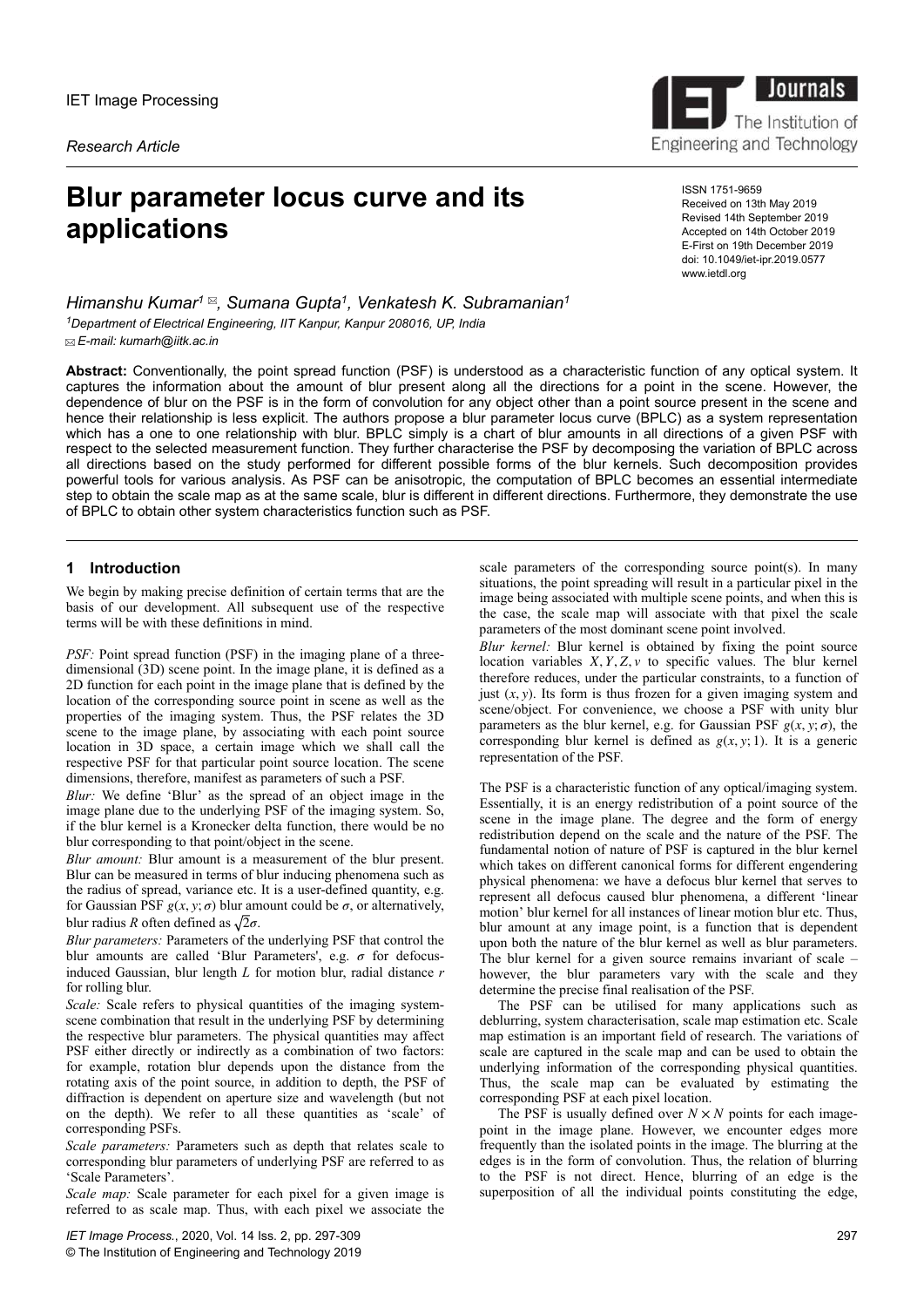often referred to as edge spread and the corresponding blurring function is referred to as the edge spread function (ESF).

The recovery of PSF requires  $\hat{N} \times N$  independent observations. This results in an ill-posed problem due to the presence of noise which is often solved by employing various priors such as  $[1-4]$ . However, blur amount is a scalar quantity and can be estimated accurately at edge points. Kumar *et al*. [5] introduced the concept of blur measurement function. In this paper, we further extend this concept to characterise and decompose the PSF using variation of blur amount across the edge orientation unlike state-of-the-art methods which evaluate it at  $N \times N$  points. We refer to this as the blur parameter locus curve (BPLC). We utilise BPLC for calibrating the scale map for an anisotropic PSF (PSF after unequal vertical and horizontal image resizing, asymmetrical (astigmatic) PSF of optical/imaging systems) which induces different amounts of blur at different directions at a given scale. We also develop the properties/constraints for PSFs based on BPLC. We use these constraints to discard the erroneous blur values due to shadows and false depth edges. The main contributions of the paper are as follows:

- We present a novel classification of blur kernels that can be used to analytically calculate the blur amount along any given direction *θ* for a given PSF.
- We introduce the concept of the BPLC and address the ambiguity of different blur amounts at different directions for a given scale. This addresses the fundamental limitation of scale map estimation application for the case of anisotropic PSF, which is usually not considered in the state-of-the-art methods.
- We also demonstrate the effects of image resizing on the blur and derive closed-form analytical expression for it using BPLC. We apply these constraints to remove erroneous blur values due to shadow and false edge to obtain more accurate (Reliable) defocus map.
- We also present a novel methodology and analysis tools based on BPLC for PSF characterisation from a single image.

The paper is organised as follows: Section 2 discusses related works. Section 3 presents the classification of the blur kernels and PSF. Section 4 introduces BPLC along with the analytical relationship between image resizing and the blur kernel. We present the applications of the proposed BPLC theory in Section 5 and conclude the paper in Section 6.

# **2 Previous works**

Richardson [6] estimated the blur PSF using an iterative approach in a Bayesian framework. The recent state-of-the-art methods [1–4] also estimate the PSF using an iterative procedure for the underlying blurring optimisation problem along with different priors like sparsity and constraint blur type. However, priors used in these state-of-the-art methods may not hold, and the accuracy of the estimated PSF is sensitive to window size. Even in case of the accurate PSF estimation, parameterisation of estimated PSF and relating it to the scale is required to address the scale ambiguity. Hence, scale map estimation using spatially varying PSF extraction is not a reliable and practical approach for general applications. Similarly, state-of-the-art methods [7–9] employ the Gaussian nature of defocus blur kernel for estimating the blur amount. These state-of-the-art methods of scale map estimation for defocus blur are quite fast and accurate. However, these methods are valid only when the PSF is isotropic in nature.

Trentacoste *et al.* [10] chose the Gaussian blur PSF and studied the effect of downsampling on the PSF. They derived the relationship between downsampling and image blur PSF in a single dimension and generalised it for higher dimensions. They created perceptually similar images after downsampling by matching the blur. However, they did not discuss the effect of downsampling on oriented edges. Also, downsampling in random directions and closed-form relationship for non-identical downsampling along orthogonal directions have not been discussed in their work. In the patent of Hong [11], downsampling is used to reduce the amount of the defocus blur. The patent states that estimation of large blur

parameters is inaccurate. Hence, they claim that the use of downsampling reduces the blur amount and improves the estimation accuracy. However, no analytical justification or relations are provided.

Qin *et al.* [12] use downsampling and upsampling blocks to calculate the error between the high-resolution and low-resolution images. Using this error, the high-resolution image is estimated. They report that defocus plays an important role in estimating high-resolution images. However, the effect of downsampling on defocus blur has not been discussed. Pang *et al.* [13, 14] used directional filter responses for distinguishing between motion blur and defocus blur. These methods highlight the importance of the use of PSF characteristics. However, for non-isotropic PSFs, which commonly result from asymmetrical resizing of images or in images captured through an asymmetrical optical/imaging system, this would not be effective.

We observe that the state-of-the-art methods does not relate blur parameter of PSF with scale while estimating scale map. Also, these methods do not address scale ambiguity for anisotropic PSF. Hence, these methods cannot be applied when PSF is not isotropic. We introduce the concept of the BPLC to address this and provide fundamental tools for PSF related analysis.

Yang and Qin [15] estimated the underlying blur kernel from a single partially blurred image by classifying the blurred regions. The sharp regions corresponding to blurred regions are restored by utilising the estimated underlying blur PSF. Lu *et al.* [16] presented an unsupervised method for domain-specific single-image deblurring based on disentangled representations by splitting the content and blur features in a blurred image using content encoders and blur encoders. Such methods employ specific information for recovery of underlying PSF and sharp image, however, such information may not be available.

Xu *et al.* [17] proposed a deep convolutional neural network trained after suppressing extraneous details and enhancing sharp edges for extracting sharp edges from blurred images. Nimisha *et al.* [18] proposed deep neural networks-based approach for end-toend motion deblurring by capturing the data prior for generating and to discriminating between clean and blurred features. Nah *et al.* [19] proposed a multi-scale convolutional neural network-based end-to-end deblurring scheme that restores sharp images in an endto-end manner where blur is caused by various sources. Madam-Nimisha *et al.* [20] proposed a Generative Adversarial Networkbased approach for an end-to-end deblurring network. Wang *et al.* [21] estimated blur kernel in a transform domain, whereas the deconvolution model is decoupled into deblurring and denoising stages via variable splitting. The method utilises benefits of both model optimisation and deep learning. These methods utilise learning-based techniques to restore the sharp image from a blurred image, however, performance of such methods is dependent upon training images, type of blur PSF etc.

Kotera and Šroubek [22] utilised sparsity priors to recover a sharp image from a single blurred image by maximising the aposteriori information. Lai *et al.* [23] utilise the normalised colour-line prior to estimate the single-image blur kernel. Bai *et al.* [24] proposed a graph-based blind image deblurring algorithm by interpreting an image patch as a signal on a weighted graph. The method uses a reweighted graph total variation prior that can efficiently promote a bi-modal edge weight distribution given a blurry patch. Liu *et al.* [25] used image prior for image deblurring based on a Super-Gaussian field model with adaptive structures. Chen *et al.* [26] used local maximum gradient prior for recovering the sharp image from the blurred image. Aljadaany *et al.* [27] proposed an end-to-end deblurring deep networks system Dr-Net based on the data fidelity and the image prior. Bai *et al.* [28] used coarse-to-fine priors to estimate the underlying PSF and to restore the deblurred image. These methods recover sharp image from the blurred image by utilising various priors which may not be true in general.

Sun *et al.* [29] estimated the underlying PSF by imposing a patch prior specifically tailored towards modelling the appearance of image edge and corner primitives. Vasu and Rajagopalan [30] investigated the relation between the edge profiles present in a motion-blurred image and the underlying camera motion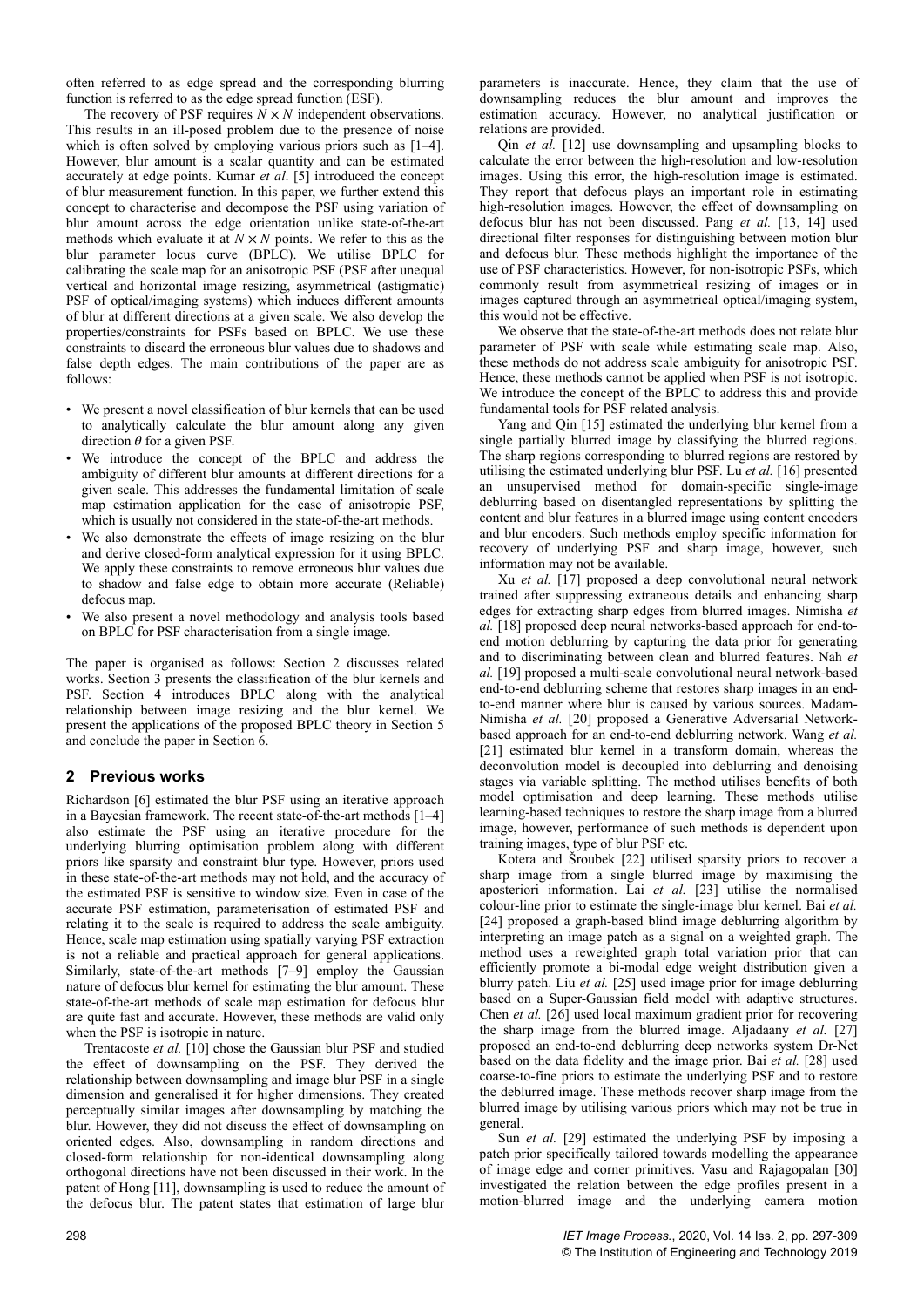responsible for causing the motion blur. Yang and Ji [31] presented an interpretation of edge selection/reweighting in terms of variational Bayes inference, and therefore developed a novel variational expectation maximisation algorithm with built-in adaptive edge selection for blind deblurring. These methods demonstrate the importance of edge blur for determining/ characterising the underlying PSF. We utilise this concept and propose BPLC for characterising the PSF. Similarly, Chakrabarti *et al.* [32] modelled gradients in an image using an infinite mixture of zero-mean Gaussian distributions to segment out blurred region and Lin *et al.* [33] proposed the use of a separable coded aperture to estimate depth from a single defocused image. This highlights the importance of decomposing the PSF into separable form which we have introduced in this paper by utilising the BPLC.

Hong and Park [34] recovered a sharp image from a single motion-blurred image by estimating the underlying PSF using anisotropic regularisation by an iterative process. Deshpande and Patnaik [35] presented a uniform motion blur PSF estimation by estimating the underlying parameters of the PSF using radon transform. Similarly, Shi and Liu [36] proposed PSF estimation algorithm based on gradient cepstrum analysis and Mosleh *et al.* [37] estimated PSF using frequency spectrum. Dong and Ma [38] proposed a novel variational method for single image blind deblurring based on the fractional-order differential to overcome the staircase effect produced by the total variation regularisation. Pan *et al.* [39] used auto-correlation of the absolute phase-only image in frequency domain to obtain underlying motion blur PSF from single blurred image. These methods utilise specific features of known blur type to estimate the underlying PSF and restore the sharp image, thus these methods cannot be used for generalised cases.

We observe from the state-of-the-art methods PSF estimation for underlying blur is an ill-posed problem and require some prior knowledge. We also observe that edges are important attributes for blur PSF estimation. We propose the analysis and characterisation of PSF based on the amount of blur at the edges using the introduced concept of BPLC.

# **3 Blur kernel classification**

We first discuss some properties related to PSFs and blur kernels. We use these properties to classify the blur kernels. We later use these properties to develop useful mathematical tools for analysis.

#### *3.1 Isotropy*

A blur kernel is said to be isotropic if its spread amount (degree of energy distribution) is circular in shape irrespective of the possible variation of magnitude within the support so long as the variation is not a function of *θ*. Equation (1) shows an example of isotropic PSF  $f_1(x, y)$  which has identical blur parameter  $\sigma$  for all directions. Whereas (2) is an example of anisotropic PSF  $f_2(x, y)$  having blur parameters  $\sigma_1$  and  $\sigma_2$  along *X* and *Y* directions which induces direction-dependent blur.

$$
f_1(x, y) = \frac{1}{2\pi\sigma^2} e^{-(x^2 + y^2)/2\sigma^2}
$$
 (1)

$$
f_2(x, y) = \frac{1}{2\pi\sigma_1\sigma_2} e^{-(x^2/2\sigma_1^2) + (y^2/2\sigma_2^2)}
$$
 (2)

The degree of energy distribution is usually measured in terms of the blur parameter. However, the blur parameter itself has different definitions for different blur kernels, e.g. spread length for motion blur, the standard deviation for defocusing. Any suitable definition can be taken for calculating the blur parameter for PSF. Thus, the isotropy of a PSF is with respect to the chosen definition of blur parameter, i.e. the PSF may be isotropic for one blur parameter (e.g. variance) and may not be isotropic with respect to the other (e.g. spread length).

#### *3.2 Degeneracy and closed-form*

We define properties such as degeneracy and closed-form to efficiently characterise the blur computation and representation of the blur kernels.

*Definition 1: (Degeneracy):* Any given blur kernel  $\hat{f}_{\theta}(r)$  that has energy distribution only along any one single direction *θ* is called a degenerate blur kernel and direction  $\theta$  is referred to as the principal direction.

A typical example of such a blur kernel is the (linear) motion blur kernel. For the linear motion blur kernel, all the blurring energy is oriented in the motion direction. As an example, for uniform linear motion,  $\hat{f}_{\theta}(r)$  will be a rectangular pulse in *r*, with the pulse width proportional to the velocity.

*Definition 2: (Closure):* Any given blur kernel that can be expressed as convolution of two or more degenerate blur kernels is called a closed-form blur kernel and corresponding directions of the component degenerate blur kernels are referred as the principal directions.

The ideal defocus blur kernel is usually expressed as a symmetrical Gaussian kernel. This kernel can be decomposed into the convolution of two degenerate blur kernels in any two perpendicular directions. Hence, the defocus blur kernel is one example of a closed-form blur kernel, and, in this case, the principal directions are not unique. For any general optical system, the blur kernel can be arbitrary shaped with directional dependent blur parameter *σ*.

#### *3.3 Completeness and blur kernel model*

The blur kernels can be different for various sources of blurs, e.g. uniform for motion blur, Gaussian for defocus blur etc. Thus, the blur parameter has a different definition for different blur kernels. Measurement of blur is performed on the basis of assumed nature of underlying blur PSF, e.g. [7–9]. Thus, measurement function may not be same as underlying blur kernel of the PSF. However, underlying blur PSF can be modelled and analysed using measurement function if the blur parameters of two have one to one correspondence. We refer to this property as *Completeness* of blur kernel with respect to measurement function as in Theorem 1.

*Theorem 1: (Completeness):* If parameter *η* for PSF  $f(x; η)$  has a linear relation with spread *d* as well as equivalent blur parameter  $\sigma$ , then the representation of  $f(x;\eta)$  with respect to the measurement function is complete.

*Proof:* The spread *d* varies linearly with *η* for PSF *f*(*x*; *η*) and equivalent parameter *σ* has linear relationship with *η*

$$
\eta = k_1 d; \quad \sigma = k_2 \eta \tag{3}
$$

From (3)

 $\sigma = kd$ 

Under scale and space transformations f of blur kernel, the corresponding spread *d* has a one-to-one correspondence to equivalent blur parameter *σ*.

 $\mathfrak{f}(d)k = \mathfrak{f}(\sigma)$ 

Hence, the equivalent representation of  $f(x; \eta)$  with respect to the measurement function is complete. □

Using Theorem 1, the underlying blur kernel which is complete with respect to measurement function can be modelled and analysed with the help of measurement function. We choose a measurement kernel for blur measurement as a Gaussian kernel and have derived the results accordingly from now-on. These results can be modified easily for other kinds of measurement functions.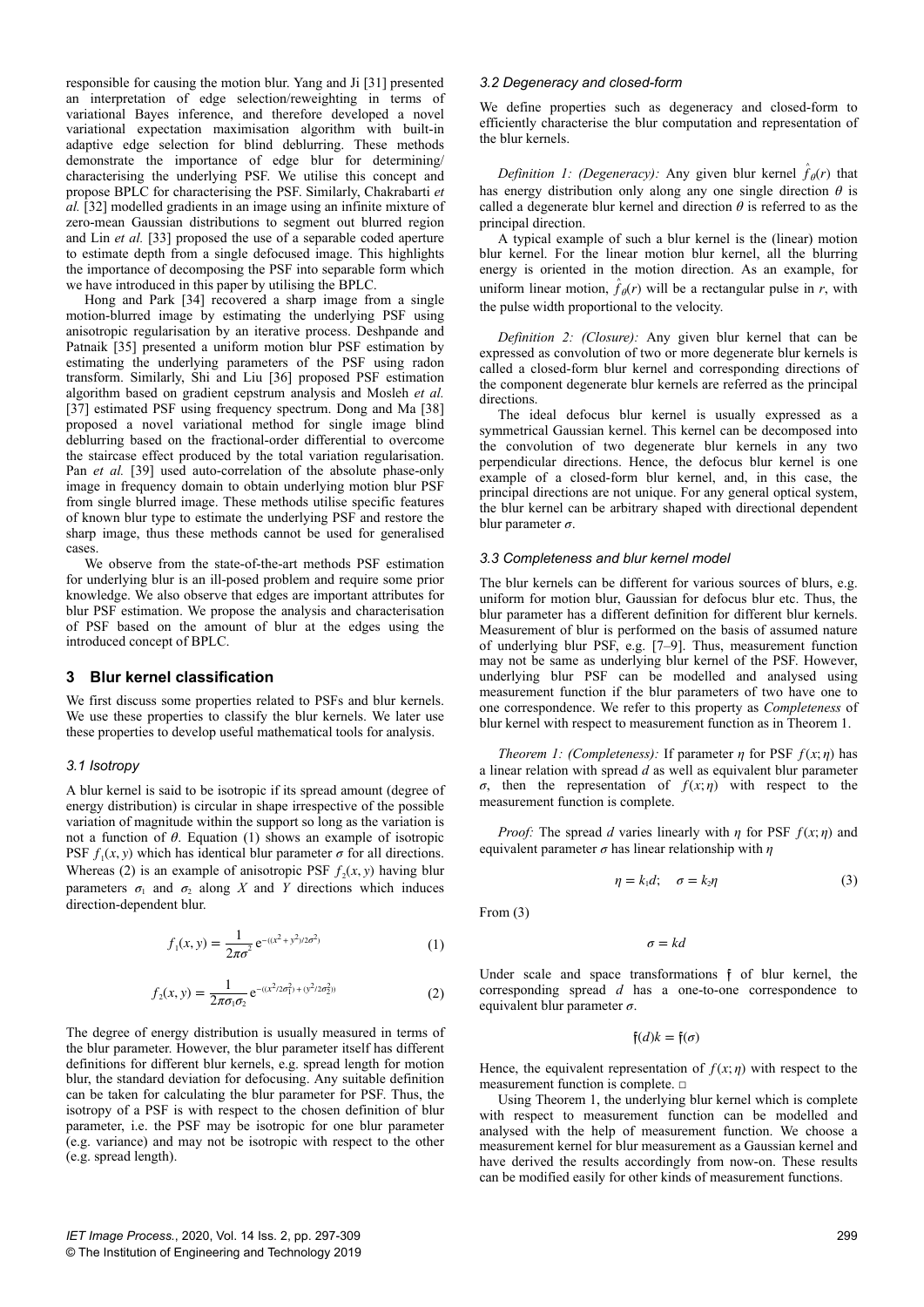

**Fig. 1** *Reference axis*



**Fig. 2** *Blur parameter for degenerate blur kernel; Here angle denotes edge orientation*

#### *3.4 Blur computation from PSF*

Blur measurement can be performed in many ways, e.g. blur parameters, variance, blur radius etc. In this paper, we estimate the blur amount caused by underlying PSF in terms of associated blur parameters. We present analytical blur computation for complete degenerate and closed-form PSF in following propositions.

*Proposition 1:* Blur parameter with respect to Gaussian measurement function in some given direction  $\theta$  for a complete degenerate PSF  $\hat{f}_{\theta_1}(r)$  having principal direction  $\theta_1$  can be obtained as the projection of equivalent blur parameter  $\sigma_1$  of corresponding Gaussian function model for PSF  $\hat{f}_{\theta_1}(r)$  along the given direction as given in the following equation:

$$
\sigma_{\theta}^2 = \sigma_1^2 \cos^2(\theta - \theta_1) \tag{4}
$$

*Proof:* We take a step edge  $AU(x') + B$  along y' such that its perpendicular makes angle  $\theta$  with *x* axis. The principal direction for degenerate Gaussian kernel is along *u* direction which makes angle  $\theta_1$  with *x* axis. Since, PSF  $\hat{f}_{\theta_1}(r)$  is complete with respect to Gaussian measurement function, hence can be analysed using equivalent Gaussian function model for PSF. Thus, the blurred edge  $I<sub>b</sub>$  is the convolution of the step edge and the Gaussian function model for PSF with equivalent blur parameter as  $\sigma_1$ . Reference axis diagram is shown in Fig. 1.

$$
I_{\rm b} = (AU(x') + B) * \frac{e^{-(u^2/2\sigma_1^2)}}{\sqrt{2\pi\sigma_1^2}}
$$

Taking Fourier Transform

$$
\mathcal{F}{I_b} = \mathcal{F}{AU(x') + B} \frac{\mathcal{F}{e^{-(u^2/2\sigma_1^2)}}}{\sqrt{2\pi\sigma_1^2}}
$$

$$
= \mathcal{F}{AU(x') + B} e^{-\pi^2 u^2 2\sigma_1^2}
$$

Decomposing into  $x'$  and  $y'$  coordinate system and putting  $y' = 0$ 

$$
\mathcal{F}{I_b} = \mathcal{F}{AU(x') + B} e^{-\pi^2(x'\cos(\theta - \theta_1) - y'\sin(\theta - \theta_1))^2 2\sigma_1^2}
$$
  

$$
\equiv \mathcal{F}{AU(x') + B} e^{-\pi^2(x'\cos(\theta - \theta_1))^2 2\sigma_1^2}
$$

we note that  $y' = 0$  as there is no variation in  $y'$  direction, leading to the above simplification. Now comparing with Fourier Transform of standard blur kernel

$$
\sigma_{\theta}^2 = \sigma_1^2 \cos^2(\theta - \theta_1) \quad \Box
$$

Fig. 2 shows the blur parameter variation with the angle for the case of the degenerate blur kernel. We observe from the figure that estimated and calculated values are close. There is large error in case of smaller blur amounts as the estimation process becomes erroneous while estimating very low amount of blur. This verifies the blur kernel characterisation for degenerate case as given in Proposition 1.

*Proposition 2:* Blur parameter with respect to the Gaussian measurement function in some given direction  $\theta$  for a complete closed-form PSF having principal directions  $\theta_1$  and  $\theta_2$ , can be obtained as sum of projections of equivalent blur parameters  $\sigma_1$  and  $\sigma_2$  as given in (5).  $\sigma_1$  and  $\sigma_2$  are equivalent blur parameters corresponding to Gaussian function model for PSF with respect to Gaussian measurement function.

$$
\sigma_{\theta}^2 = \sigma_1^2 \cos^2(\theta - \theta_1) + \sigma_2^2 \cos^2(\theta - \theta_2)
$$
 (5)

*Proof:* Proceeding same as in Proposition 1, we obtain

$$
I_{\rm b} = (AU(x') + B) * \frac{1}{2\pi\sigma_1\sigma_2} e^{-(u^2/2\sigma_1^2)} * e^{-(v^2/2\sigma_2^2)}
$$

*u* and *v* are not necessarily perpendicular direction

$$
\mathcal{F}{I_b} = \mathcal{F}{AU(x') + B}
$$

$$
\times \frac{1}{2\pi\sigma_1\sigma_2} \mathcal{F}\left\{e^{-(u^2/2\sigma_1^2)}\right\} \mathcal{F}\left\{e^{-(v^2/2\sigma_2^2)}\right\}
$$

$$
= \mathcal{F}\left\{AU(x') + B\right\}e^{-\pi^2u^22\sigma_1^2}e^{-\pi^2v^22\sigma_2^2}
$$

As the direction is preserved in Fourier Transform, we decompose in perpendicular directions and taking components in that direction

$$
\mathcal{F}{I_b} \equiv \mathcal{F}{A U(x') + B} e^{-\pi^2 (x' \cos(\theta - \theta_1))^2 2\sigma_1^2}
$$

$$
\times e^{-\pi^2 (x' \cos(\theta - \theta_2))^2 2\sigma_2^2}
$$

Now comparing this with standard blur kernel Fourier Transform, we get

$$
\sigma_{\theta}^2 = \sigma_1^2 \cos^2(\theta - \theta_1) + \sigma_2^2 \cos^2(\theta - \theta_2)
$$

Thus, using Propositions 1 and 2, the blur amount can be computed efficiently at any direction in terms of associated blur parameters of equivalent Gaussian function model for given complete PSF with respect to Gaussian measurement function. □

#### **4 BPLC**

Except for some special cases, e.g. microscopic, astronomical imaging, edges are common structural features appearing more often in any scene than the isolated points. Blurring of an edge is superposition of all the individual points constituting the edge often referred to as edge spread and corresponding blurring function is referred to as ESF. However, all blur PSF that produces the same amount of blur with respect to measurement function are equivalent as shown in Theorem 2.

*Theorem 2:* Given a blur PSF  $f(x, y; \sigma)$ , the equivalent blur spread at an edge with orientation perpendicular to  $\theta$  can be given by the equivalent blur PSF  $g(x; \sigma)$  with blur parameter  $\sigma_{\theta}$  equal to the resultant blur present at the edge due to  $f(x, y; \sigma)$  with respect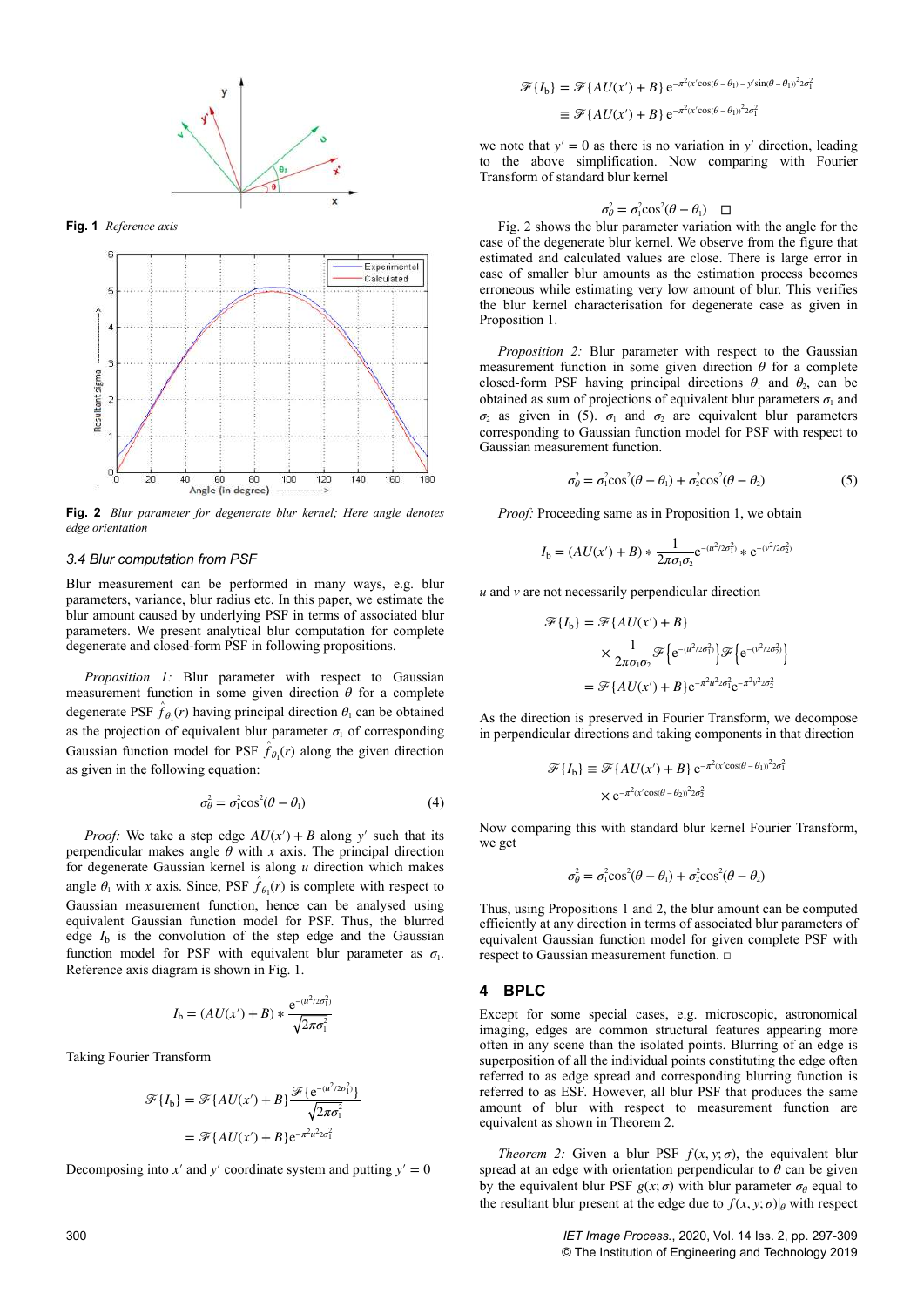

**Fig. 3** *BPLC and PSF for*

*(a)* Degenerate kernel, *(b)* Elliptical kernel. Red curve denotes PSF and blue curve denotes corresponding BPLC

to measurement function as in (6). Here, *x*′ denotes direction along *θ* orientation.

$$
g(x'; \sigma_{\theta}) \equiv f(x, y; \sigma)_{\theta} \tag{6}
$$

*Proof:* If PSF of a given system is  $f(x, y; \sigma)$  and the given edge is oriented in perpendicular to  $\theta$  direction (along  $y'$  direction), then we write the blurred edge  $I<sub>b</sub>$  as a convolution of the step edge model  $AU(x') + B$  with parameters *A* and *B* and blur PSF  $f(x, y; \sigma)$ .

$$
x' = x\cos\theta + y\sin\theta; \quad y' = x\sin\theta - y\cos\theta
$$
  
\n
$$
I_b = (AU(x') + B) * f(x, y; \sigma)
$$
 (7)

If edge is along  $\theta$  + 90, the resultant blur amount present at the edge can be modelled with standard blur PSF  $g(x'; \sigma_{\theta})$  which is the only function of *x*′ and constant along edge direction *y*′ and having blur parameter *σ<sup>θ</sup>* . Then

$$
I_{b}(\theta) = (AU(x') + B) * g(x'; \sigma_{\theta})
$$
\n(8)

Now applying measurements on both the original and equivalent models of the blur edge as given in (7) and (8), respectively, we get

$$
\mathbb{M}(I_{\mathbf{b}}) = \sigma_{\theta}, \quad \mathbb{M}(I_{\mathbf{b}}(\theta)) = \sigma_{\theta} \tag{9}
$$

From (9), we deduce that the two models given in (7) and (8) are equivalent with respect to measurement. Hence

$$
g(x'; \sigma_{\theta}) \equiv f(x, y; \sigma) \big|_{\theta} \quad \Box
$$

The equivalence of PSF is with respect to measurement function. The equivalent blur kernel for a specific source can be estimated from knowledge of underlying original kernel, for example in case of defocus (Gaussian kernel)  $\tilde{f}$  and  $g$  both are Gaussian. This is because the only constraint on the equivalent blur kernel at any edge is equal blur amount in a perpendicular direction to edge with respect to the measurement function. Thus, we can choose any equivalent blur kernel such that it produces equal blur amount at the edge as to original.

Since, the nature of defocus blur kernel is Gaussian, thus we choose the measurement function as Gaussian. Also, we choose equivalent blur kernel as measurement function, i.e. Gaussian for simplicity utilising Theorem 2. Thus, the estimated blur parameter *σ* using Gaussian measurement function is directly employed to model the underlying PSF with Gaussian function.

To be able to model the underlying blur PSF with measurement function to further analyse, its completeness with respect to measurement function is must as shown in Theorem 1. The completeness theorem enables us to model the underlying blur PSF at an edge with measurement function with parameter taken as an equivalent blur parameter  $\sigma$ . From Theorem 2, we conclude that specifying ESF rather than PSF is more useful for specifying the blur amount for edge structures than for point structures for commonly encountered image data (barring images from microscopic imaging and astronomy). However, since the ESF is also dependent upon the edge orientation, it becomes necessary to record ESF for all possible edge orientations for a given PSF to specify the blur amount in all directions.

However, we instead construct a blur parameter  $(\sigma)$  locus which gives us every information about the blur amount for all edge orientations with respect to a selected measurement function. We call it the BPLC. This curve carries the normalisation information of the blur parameter  $\sigma$  with respect to orientation for any given scale. We construct the BPLC from the PSF as follows:

*Construction of BPLC*

*Step 1:* Obtain PSF for some fixed scale (say 1).

*Step 2:* Adopt the specification for *σ*.

*Step 3:* Take a step edge in orientation  $\theta + 90^{\circ}$  and blur it with given PSF.

*Step 4:* Determine  $\sigma$  for the edge using criteria in Step 2.

*Step 5:* Mark point at  $\sigma$  distance from the origin in  $\theta$  direction.

*Step 6:* Repeat Steps 3, 4 and 5 for all orientation *θ*.

*Step 7:* Interpolate the points to get continuous BPLC.

We refer to BPLC at unity scale as normalised BPLC. Now, from the normalised BPLC, we can obtain the blur parameter  $\sigma$  for other scales in any direction by just multiplying by scale factor. For the case of defocus, the scale corresponds to the depth of objects from the lens. In case of rotational blur, scale corresponds to perpendicular distance from axis of rotation. Fig. 3 shows few examples for the BPLC along with the corresponding PSFs. The radial distance of any point on BPLC specifies the resultant blur in corresponding direction in the figure.

In general, only blurred image is provided in place of PSF. In such cases, we segment the image such that segments belong to the same scale using colour, contours, e.g. [40–42]. Then, we obtain the BPLC for different segments as discussed above.

The methods given in Propositions 1 and 2 can be used for generating the BPLC efficiently. The equivalent blur at any edge point can be equivalently written as sum of projections of PSF components, which is the same as the contribution of blur amount from the neighbouring points lying on the edge. These decompositions provide a powerful tool for various forms of analysis. In case of the complete closed-form PSFs and complete degenerate PSFs, BPLC is computed very efficiently using these methods. BPLC is obtained from the PSF, however, BPLC is a more useful representation than the PSF itself for blur related analysis as edges are primarily occurring features in images. The key differences of BPLC over PSF representation of blur are as follows:

- The BPLC is easy to estimate from a blurred image as it only requires blur amount in various directions – in short, it is only a *chart* of blur amount in all orientations and at all locations and measured using our selected measurement function (Gaussian kernel in our case) while, in general, the estimation of the PSF from a given image is an ill-posed problem as it is specified over the entire support of PSF, which is an entire 2D function.
- The BPLC yields a direct relation between the blur amount and the blur parameter of PSF, whereas PSF may not have such an explicit relation with the blur amount. Completeness of PSF with respect to measurement function as given in Theorem 1 allows us to model the PSF using associated measurement function.
- The BPLC contains the blur amount variation in all directions at some given scale, hence, carries normalisation information for the blur amount in various directions. This is essential information for scale map estimation in case of anisotropic PSFs. Again, the PSF does not contain such information explicitly.

Fig. 4 shows a test image blurred with Defocus Blur PSF with blur parameter  $\sigma$  as 1 in the horizontal direction and 3 in the vertical direction. We observe from the figure that the two rectangles appear at different depths in depth map obtained without resolving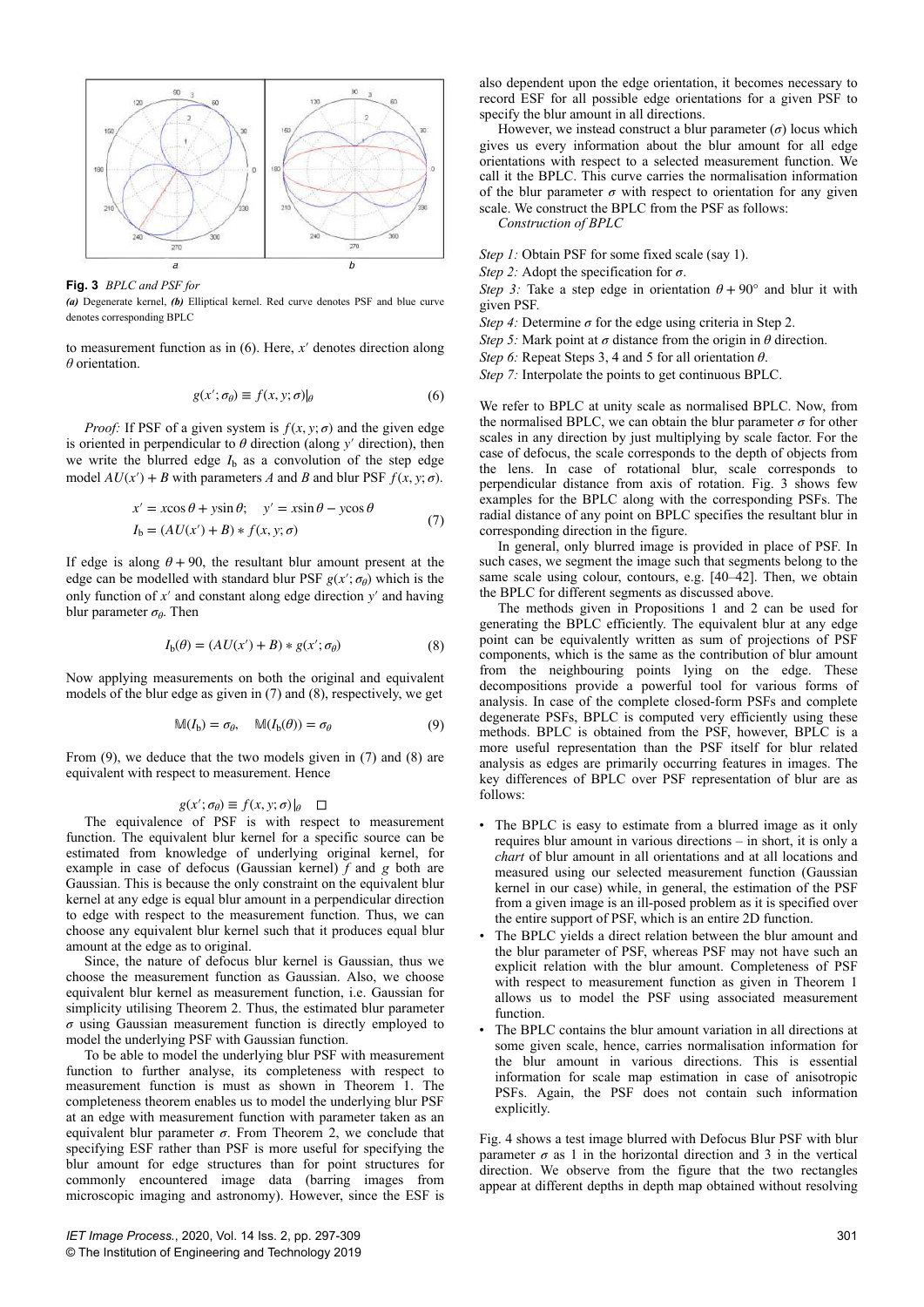

**Fig. 4** *Effect of anisotropic PSF on scale map*

scale ambiguity. The two rectangles appear at the same depth in depth map obtained after correcting scale ambiguity using BPLC.

- The BPLC can be used to characterise and compare different PSFs with respect to a measurement function. Some of these properties are described in Section 5.2.
- Even a non-parametric PSF can also be parameterised using the BPLC with respect to a selected measurement function. Few examples of such PSFs are shown in Fig. 5. We observe that these PSFs do not have the parametric form, however using BPLC these PSFs can be expressed as orientation varying blur parameter.

Thus, we observe that the BPLC is a more convenient representation compared to PSF for blur analysis.

#### *4.1 Image resizing and BPLC*

As discussed above, image resizing is a very common operation in image processing. We compute the change in blur amount due to image resizing as shown in Theorem 3.

*Theorem 3:* The effect of image downsampling on the blur parameter can be equivalently obtained by downsampling the BPLC by the same factors.

*Proof:* The blur parameter along any direction can be obtained from the BPLC. Since blur parameter  $\sigma$  is the distance from the origin of the BPLC in the given direction

$$
x^2 + y^2 = \sigma^2
$$



**Fig. 5** *Examples of observable and non-observable blur kernels and corresponding BPLCs, first two rows show the example of observable PSFs and last two rows show example of non-observable PSFs. Here angle denotes edge angle*

Downsampling image by a factor *M* in horizontal and by factor *N* in the vertical direction the new axes become *x*′ and *y*′, which are related to axes *x* and *y* as given below.

$$
x' = \frac{x}{M}; \quad y' = \frac{y}{N}
$$

The equivalent downsampled BPLC on modified axes becomes as follows:

$$
\frac{M^2x^2}{\sigma^2} + \frac{N^2y^2}{\sigma^2} = 1
$$

To compute the blur values in direction having slope *m*, we substitute  $y' = mx'$  to find the new location  $(x', y')$ .

$$
\frac{M^2 x'^2}{\sigma^2} + \frac{m^2 N^2 x'^2}{\sigma^2} = 1
$$

$$
\Rightarrow x'^2 = \sigma^2 \frac{1}{m^2 N^2 + M^2}
$$

The new blur parameter  $\sigma_f$  is the distance of the new intersection point  $(x', y')$  from the origin.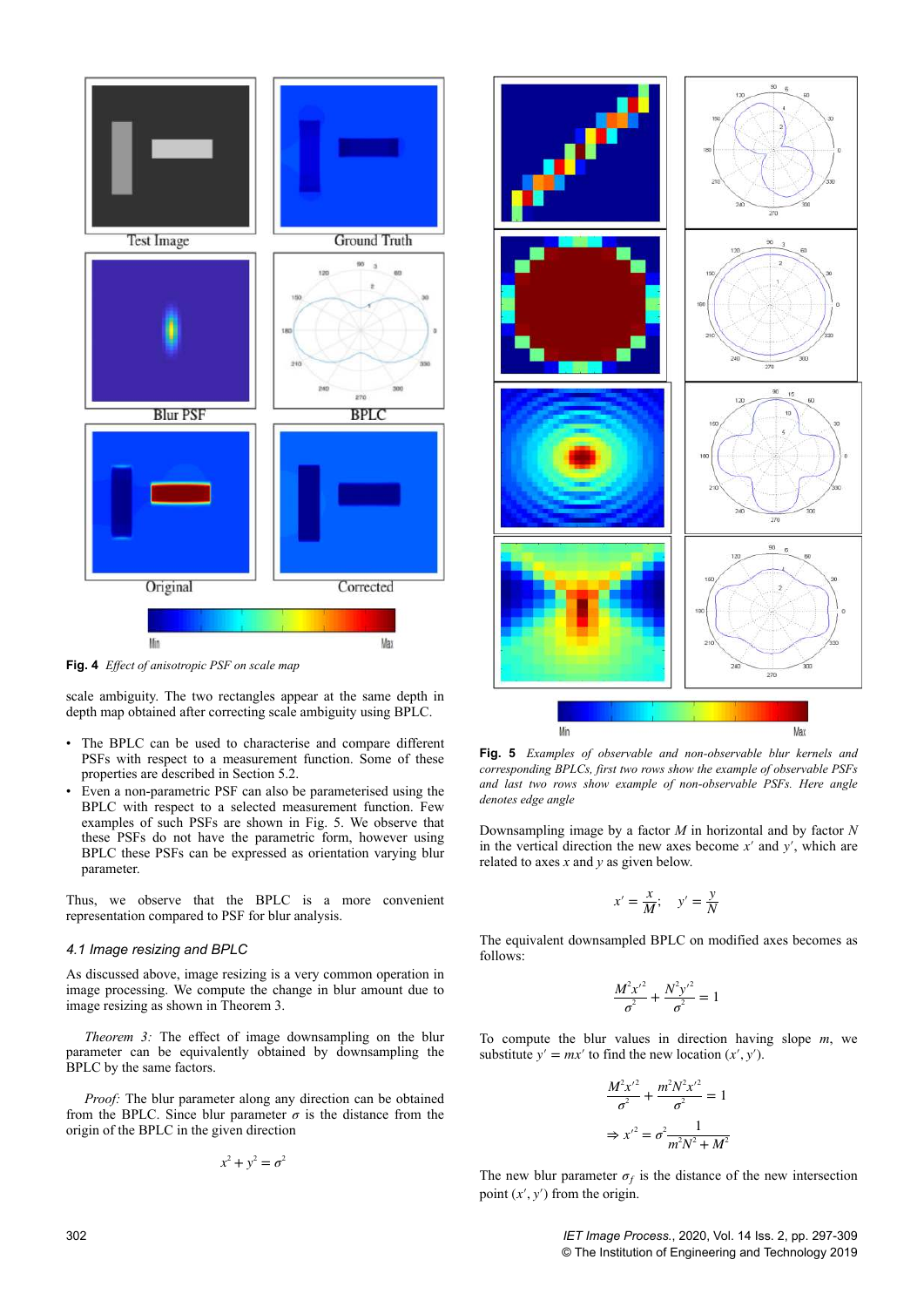$$
\sigma_f^2 = x^2 + y^2
$$
  
= 
$$
\sigma^2 \frac{m^2 + 1}{m^2 N^2 + M^2}
$$
 (10)

The  $\sigma_f$  obtained from downsampling the BPLC as given by (10). Hence, blur parameter of the downsampled image can be equivalently obtained by downsampling the BPLC itself by the same factors in the corresponding directions.  $\square$ 

Thus, we can downsample the BPLC to get the new blur parameters for all directions. However, the downsampled BPLC is not valid for the downsampled image as the directions of the edges will also change with downsampling. However, change in direction can be obtained using downsampling factors *M* and *N*. Using these relations, new BPLC can be obtained from old BPLC. Fig. 6 shows downsampled BPLC and BPLC for downsampled image by factor 2 in the vertical direction. We observe from the figure that the downsampled BPLC and BPLC for downsampled image are not the same.

Fig. 6 shows downsampled BPLC and BPLC for a downsampled image by factor 2 in the vertical direction. Now, if we apply non-identical downsampling on the orthogonal directions, then *σ*scaled is dependent on orientation of the edge. We downsample the image by a factor 2 only in the vertical direction. Blur estimates using (10) match with those observed using experiments. Matching error is large in case of small amount of blur as estimation of small blur results in greater inaccuracies. Fig. 7 shows the relation between  $\sigma_{\text{scaled}}$  and  $\sigma_{\text{orig}}$  for various oriented edges (0°, 15°, 30° and 90°).

The estimated blur values  $\sigma_{\text{orig}}$  and  $\sigma_{\text{scaled}}$  follow a linear relationship as expected. Besides that, the slope is same as that obtained from (10) for various orientations which verifies the correctness of the proposed theory for the downsampling along with correctness of our blur kernel decomposition methodology.

## **5 Applications of BPLC**

#### *5.1 Reliable defocus map estimation*

Depth from defocus is an active area of research. Edges are high frequency contents of an image and are most suitable for defocus extraction because they provide accurate localisation. Accurate edge localisation is essential for accurate blur estimation. However, defocus estimation often becomes erroneous due to the presence of non-ideal edges, false edges, texture edges or other types of blurs than defocus, e.g. motion blur. Elder and Zucker [43] proposed a local scale ( $\sigma$  of the Gaussian filter) control for edge detection and defocus blur estimation. Using this, local minimum reliable scale, accurate edges are obtained. These edge points are used to estimate the amount of defocus blur for depth information.

The state-of-the-art methods [3, 44–48] rely on machine learning techniques for inferring depth map of a given image. These techniques, utilise texture features to infer depth. However, performance of these techniques heavily depends upon whether training and testing images are of similar scenes and whether they are both captured using similar imaging systems. Also, these techniques produce a coarse depth of the scene and fine depthstructures are not preserved in the depth map, as opposed to edgebased defocus map estimation techniques.

Various methods such as [7–9, 49, 50] estimate defocus blur at the edge locations by employing different strategies. Zhuo and Sim [9] produce reliable defocus map in the presence of noise employing gradient ratio at the edges. Srikakulapu *et al.* [51] use reliable local scale using Elder and Zucker's method [43] to obtain the edge points at which defocus is estimated. However, the presence of non-ideal edges, false edges and other types of blurs affect the performance of these techniques.

Karaali and Jung [52] increased the accuracy of the estimated defocus map of [9] by selecting consistent edge points across scale in a 'Canny' edge detector [53]. Then, the scale for defocus estimation (re-blurring  $\sigma$  in [9]) is adaptively taken as half of the maximum detectable edge-scale for consistent edge points. This method mainly focuses to achieve accuracy in the estimated



**Fig. 6** *BPLC for circular blur kernel with*  $\sigma = 2$  *for (a)* Downsampled BPLC, *(b)* Downsampled image by factor 2 in vertical direction



**Fig. 7** *Non-identical downsampling (downsampling by 2 vertically) (a)* 0°, *(b)* 15°, *(c)* 30°, *(d)* 90°

defocus map by taking appropriate adaptive scale in defocus measurement using Zhuo's method [9] for different edges. However, errors due to shadow, false edges may still persist.

All the above methods are edge-based methods, in which defocus blur parameter  $\sigma$  is estimated at the edges. This map containing defocus blur information only at edges is referred to as 'Sparse Defocus Map'. The estimated blur parameter *σ* for defocus blur corresponds to the depth, i.e. higher defocus values represents higher depth. So, we propagate this information present at edges in Sparse Defocus Map over the entire image to generate the 'Full Defocus Map' using Levin's [54] closed-form colourisation scheme based on texture, colour correlation.

Usually, the defocus blur kernel is modelled as Gaussian function. The inaccuracies arising due to the presence of false and non-ideal edges can be corrected by exploiting the blur kernel properties. Direct kernel fitting may not always be accurate due to the presence of noise. We use BPLC characteristics for downsampling to filter out ambiguous defocus values. This not only yields a more accurate defocus map but also measures the reliability of the estimated defocus values.

In this section, we introduce the framework of the proposed method for reliable defocus map estimation. Defocus blur is Gaussian in nature. Higher depth induces higher defocus blur. Hence, depth information can be captured by measuring the blur parameter *σ* for underlying defocus blur kernel. However, measurement of defocus blur using  $\sigma$  is often erroneous due to the presence of non-ideal, false edges, noise etc. This error can be limited by imposing properties of associated defocus blur kernel. Effect of downsampling or scale-space related constraint for defocus blur kernel is one such property. Trentacoste *et al.* [10] derived the effect of downsampling on the defocus blur kernel as given by the following equation:

$$
\sigma \xrightarrow{\downarrow d} \frac{\sigma}{d} \tag{11}
$$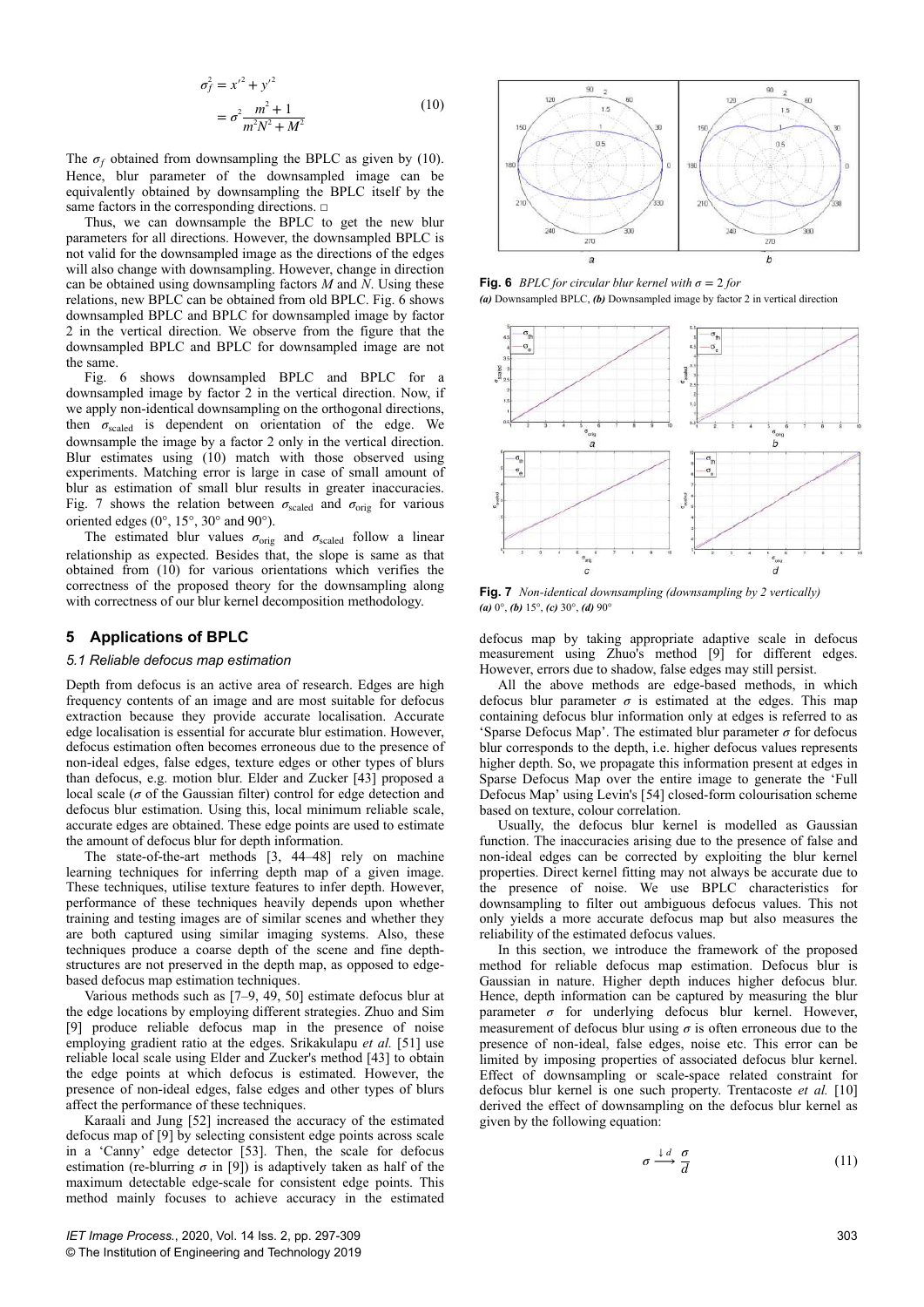

**Fig. 8** *Flow diagram for reliable blur estimation*



**Fig. 9** *Effect of various reliability score threshold on sparse defocus map*



**Fig. 10** *Effect of various reliability score threshold on full defocus map*

Blur parameter  $\sigma$  reduces to  $\sigma/d$  after downsampling by factor *d*, which is a simple case of generalised result derived in (10). We impose this constraint to remove the non-ideal, false edges attributed to the erroneous defocus map.

*5.1.1 Proposed reliable defocus map creation:* In this subsection, we describe the proposed method for reliable defocus map estimation. Fig. 8 shows the flow diagram for the proposed reliable defocus blur estimation framework. First, we estimate the sparse defocus map  $S$  and  $S_2$  of the original image  $I$  as well as the resized image  $I_2$ , respectively. We have used Zhuo's method [9] for sparse defocus map creation and a downsampling factor of 2 along both horizontal and vertical directions. We then downsample the sparse defocus map *S* using nearest neighbour filter to obtain sparse defocus map  $S_d$ . The calculated sparse defocus map  $S_d$  is compensated for downsampling as in (11) to obtain the sparse defocus map *S*<sup>e</sup> . Then, we calculate the reliability metric *R* at every point in the image where the sparse defocus map is non-zero, i.e. at the edges in edge map *e*. We create the final defocus map based on the reliability metric.

The reliability metric  $R(x)$  at the point *x* is defined as the relative error between the defocus blurs of the original and resized images after imposing the blur transformation at each edge point as given in (11), i.e. between  $S_e$  and  $S_2$  as given in the following equation:

$$
R(x) = \frac{|S_2(x) - S_e(x)|}{S_e(x)}
$$
(12)

## **Input:** Image  $I$ , Threshold  $t$

- **Output:** Reliability Map R
- 1: Estimate edge map  $\vec{e}$  of *I* and Sparse Defocus Map *S*
- 2: Obtain  $I_2$  by downsampling I by factor 2
- 3: Estimate Sparse Defocus Map  $S_2$  from  $I_2$
- 4: Calculate Sparse Defocus Map  $S_d$  by downsampling S with downsampling factor 2 using nearest neighbor filter
- Calculate Sparse Defocus Map  $S_e$  using (11)  $\overline{\mathbf{S}}$
- for  $\forall x \in e$  do 6:
- if  $\sigma < 0.5$  then  $7.$
- 8: continue  $9:$ 
	- else

 $R(x) = |S_e(x) - S_2(x)|/S_e(x)$  $10:$  $11:$ end if

- 12: end for
- 13: for  $\forall x \in e$  do
- if  $R(x) < t$  then  $14:$
- $15:$ continue
- $16:$ else
- Omit  $x$  from  $e$  $17:$
- end if  $18<sup>1</sup>$
- 19: end for

**Fig. 11** *Algorithm 1: Reliability map estimation*

We retain defocus blur values at only those edge points where the reliability is greater than a threshold (in other words, the relative error is less than a chosen threshold). Figs. 9 and 10 highlight the effect of various reliability threshold on the sparse defocus map and full defocus map for selected sample image.

We observe from the figure that the lower threshold values of reliability score limit the number of edge points in sparse defocus map drastically. This may result in poor quality of full defocus map as shown in Fig. 10. Whereas, large values of the reliability threshold result in inclusion of erroneous edge points in the sparse defocus map, which in-turn produce erroneous full defocus map as shown in Fig. 10. So, we choose a mid-range value 40% for the reliability threshold. We also skip relative errors for blur lesser than a blur threshold 0.5, as blur estimation is usually inaccurate for lower blur values. Both the reliability threshold and the blur threshold govern the number of edge points that get included in the reliable defocus map. Algorithm 1 (see Fig. 11) shows sample pseudo code for generating Reliability Map *R*. The proposed method calculates the reliability map based on the scaling constraint as in (10) to reduce the error of erroneous blur detection at the non-ideal, false edge points to obtain more accurate defocus map.

Holes are another main source of error in edge-based defocus map estimation [55]. In this paper, we have not applied hole filling in order to have a one to one comparison with the state-of-the-art Karaali method [52].

*5.1.2 Proposed defocus map evaluation framework:* Defocus map cannot be directly compared with depth map as depth and defocus are related to each other by (13). Conversion of defocus to depth requires the associated camera parameters  $k_1$  and  $k_2$ . However, usually, these parameters are not available. Also, estimated defocus value results in value proportional to original defocus value due to effect such as downsampling as shown in (11), matting [54] required for full defocus map estimation from sparse defocus map, etc. We use optics to relate defocus parameter  $\sigma$  to depth *d* as given by (13) based on framework discussed in [56]. Here,  $k_1$  and  $k_2$  are camera parameters that are always positive

$$
\sigma = k_1 - \frac{k_2}{d} \quad \Rightarrow \quad d = \frac{k_2}{k_1 - \sigma} \tag{13}
$$

Estimation of defocus is relative in nature, i.e. only ordering of defocus with respect to depth is retained. So, we estimate the parameters  $k_1$  and  $k_2$  for the given image. Equation (14) shows measurement model of depth and defocus. Here, *w* represents the measurement error.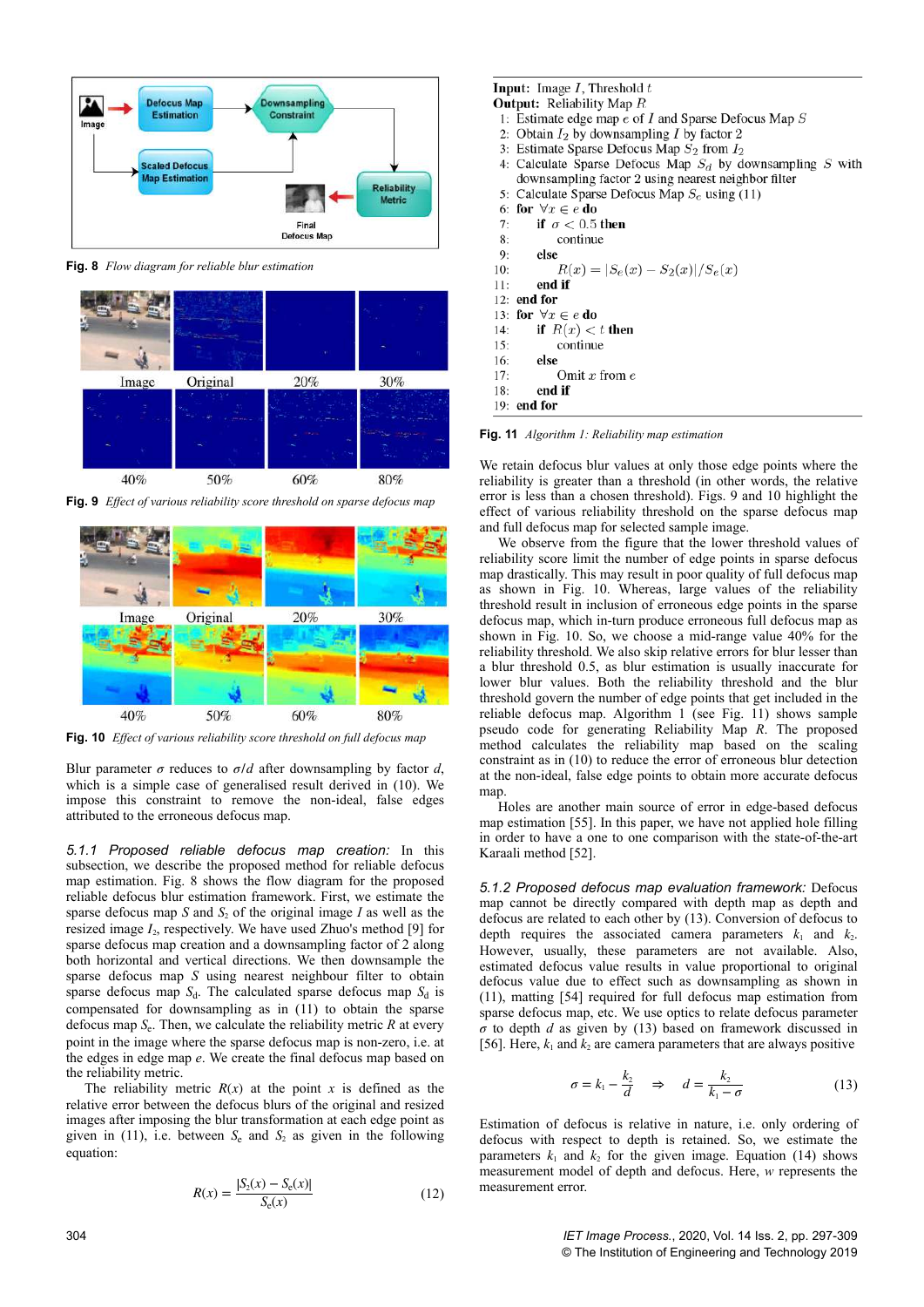$$
\sigma = k_1 - k_2 \frac{1}{d} + w \tag{14}
$$

Now, we stack all the depth and defocus values and obtain system of linear equations given by (15)

$$
\sigma_1 = k_1 - k_2 \frac{1}{d_1} + w_1
$$
  
\n
$$
\vdots
$$
  
\n
$$
\sigma_n = k_1 - k_2 \frac{1}{d_n} + w_n
$$
  
\n
$$
\begin{bmatrix} \sigma_1 \\ \vdots \\ \sigma_n \end{bmatrix} = \begin{bmatrix} 1 & \frac{1}{d_1} \\ \vdots & \vdots \\ 1 & \frac{1}{d_n} \end{bmatrix} \begin{bmatrix} k_1 \\ k_2 \\ \vdots \\ k_n \end{bmatrix} + \begin{bmatrix} w_1 \\ \vdots \\ w_n \end{bmatrix}
$$
  
\n
$$
\sum_{\mathbf{H}} \mathbf{W}
$$
  
\n(15)

$$
\Sigma = \mathbf{HK} + \mathbf{W} \implies \hat{\mathbf{K}} = (\mathbf{H}^T \mathbf{H})^{-1} \mathbf{H}^T \Sigma
$$
 (16)

Using (15) and (16), we estimate the parameters  $k_1$  and  $k_2$  which minimises the least-square error. Thus, the estimated parameters  $k_1$ and  $k_2$  measures the distortions in the relative defocus-depth correspondence. The positive values of parameters  $k_1$  and  $k_2$  denote that the camera is focused at the nearest object in the scene from the camera and defocus blur increases with the depth. In such a case, maximum defocus blur equals to be  $k_1$  at the farthest object in the scene. While positive value of  $k_1$  and negative value of  $k_2$ denote that the camera is focused at the farthest object in the scene and defocus blur value decrease with depth. Negative value of  $k_1$  is not possible and denotes serious errors in estimation process. These two types of focusing condition give rise to Focal Plane Ambiguity and can be removed using method such as [57, 58]. Generally, images of the scene with focus at nearest object are taken for full defocus map quality evaluation. In such cases, distortions in defocus-depth pair appear as erroneous values (negative values) of  $k_1$  and  $k_2$ . Thus, accuracy of an estimated defocus map can be assessed using this framework.

*5.1.3 Results:* We carried out a quantitative evaluation of proposed reliability method for few images from [44] where ground truths are available. Our test environment contains MATLAB 2014 in Linux environment with processor Intel(R) i5 CPU 650@3.20GHz. Fig. 12 shows the colourmap representation for both ground truth depth maps and estimated defocus maps.

We transform estimated defocus values into depth values using (13) and evaluate the accuracy of depth estimation using estimated  $k_1$  and  $k_2$ . We use relative error 'rel', logarithmic error 'log10' and root mean square error 'RMSE' defined in [44] for depth map error calculation. Relative error 'rel' is defined as mean fraction error with respect to depth as given in (17). Here,  $d_e$  is estimated depth, *d* is ground truth depth and *N* is number of sample points at which depth is estimated, i.e. image size

$$
rel = \sum_{i=1}^{N} \frac{1}{N} \frac{|d_e - d|}{d}
$$
 (17)

Logarithmic error 'log10' is defined as mean of Logarithmic of the ratio of estimated depth to ground truth depth as given in (18).

$$
\log 10 = \sum_{i=1}^{N} \frac{1}{N} \left| \log_{10} \frac{d_e}{d} \right| \tag{18}
$$

Higher values of 'rel', 'log10' and RMSE represent a higher error in the estimated defocus values. These errors are with respect to estimated  $k_1$  and  $k_2$  which minimises the RMSE as discussed in Section 5.1.2. Following are two examples of such an evaluation for images from [44]. The ground truth in these examples represents the depth maps, while state-of-the-art methods estimate defocus maps.

Table 1 shows error metrics for the example images shown in Fig. 13. We observe that the method of Zhuo and Sim [9] and Karaali and Jung [52] estimate parameter  $k_2$  as a negative quantity which must be positive as discussed in the previous section (camera is focused at the nearest object of the scene). Also, the proposed method produces defocus map with least error metrics. We thereby conclude from Table 1 that the proposed method produces a more accurate defocus map compared to state-of-the-art methods [9, 52].

We also generated the full defocus map for a few test images with and without correction and performed a qualitative comparison. The results are shown in Fig. 14. First column shows the test images, the second column shows the defocus map results for Zhuo's method [9], third column shows defocus map obtained using Srikakulapu's method [51] without applying the hole filling, fourth column shows defocus map for Karaali's method [52] by utilising edge-aware matting given in [52], fifth column shows defocus map for Karaali's method [52] using Levin's [54] closedform matting and last column shows defocus map obtained with the proposed correction. Sky region in the third image introduces large error in estimated defocus map as no defocus information is present for such regions. These regions are referred as 'Hole regions' and can be efficiently corrected using [55]. We observe from the figure that the defocus map obtained after correction is far more accurate and preserves the depth order of the scene in defocus maps compared to state-of-the-art methods. Karaali's method [52] by utilising edge-aware matting Karaali's method is more suited to images with less finer texture/details and does not work well for common images. While Karaali's method [52] using Levin's [54] closed-form matting preserves the fine details in the defocus map corresponding to scene structure. However, Karaali's method does not effectively remove edge locations corresponding to erroneous defocus values which in turn result in the erroneous defocus maps. Similarly, defocus maps obtained using Zhuo's method [9] and Srikakulapu's method [51] also contain erroneous regions. Thus, the proposed method results in more accurate and reliable defocus map creation compared to state-of-the-art methods. More results can be found in [59].



|  | Fig. 12 Colourmap for defocus map representation |  |  |  |
|--|--------------------------------------------------|--|--|--|
|--|--------------------------------------------------|--|--|--|

| .                |              |       |          |       |                   |             |
|------------------|--------------|-------|----------|-------|-------------------|-------------|
| Image            | Method       | $K_1$ | K,       | rel   | log <sub>10</sub> | <b>RMSE</b> |
|                  | Zhuo [9]     | 0.693 | $-0.869$ | 1.224 | 1.764             | 51.315      |
| Img <sub>1</sub> | Karaali [52] | 0.783 | $-0.316$ | 1.062 | 2.069             | 50.505      |
|                  | Proposed     | 1.186 | 0.866    | 0.916 | 1.322             | 49.403      |
| Img2             | Zhuo [9]     | 0.655 | 0.018    | 0.997 | 2.759             | 47.51       |
|                  | Karaali [52] | 0.540 | $-0.601$ | 1.179 | 1.804             | 48.45       |
|                  | Proposed     | 0.988 | 0.650    | 0.921 | 1.344             | 46.96       |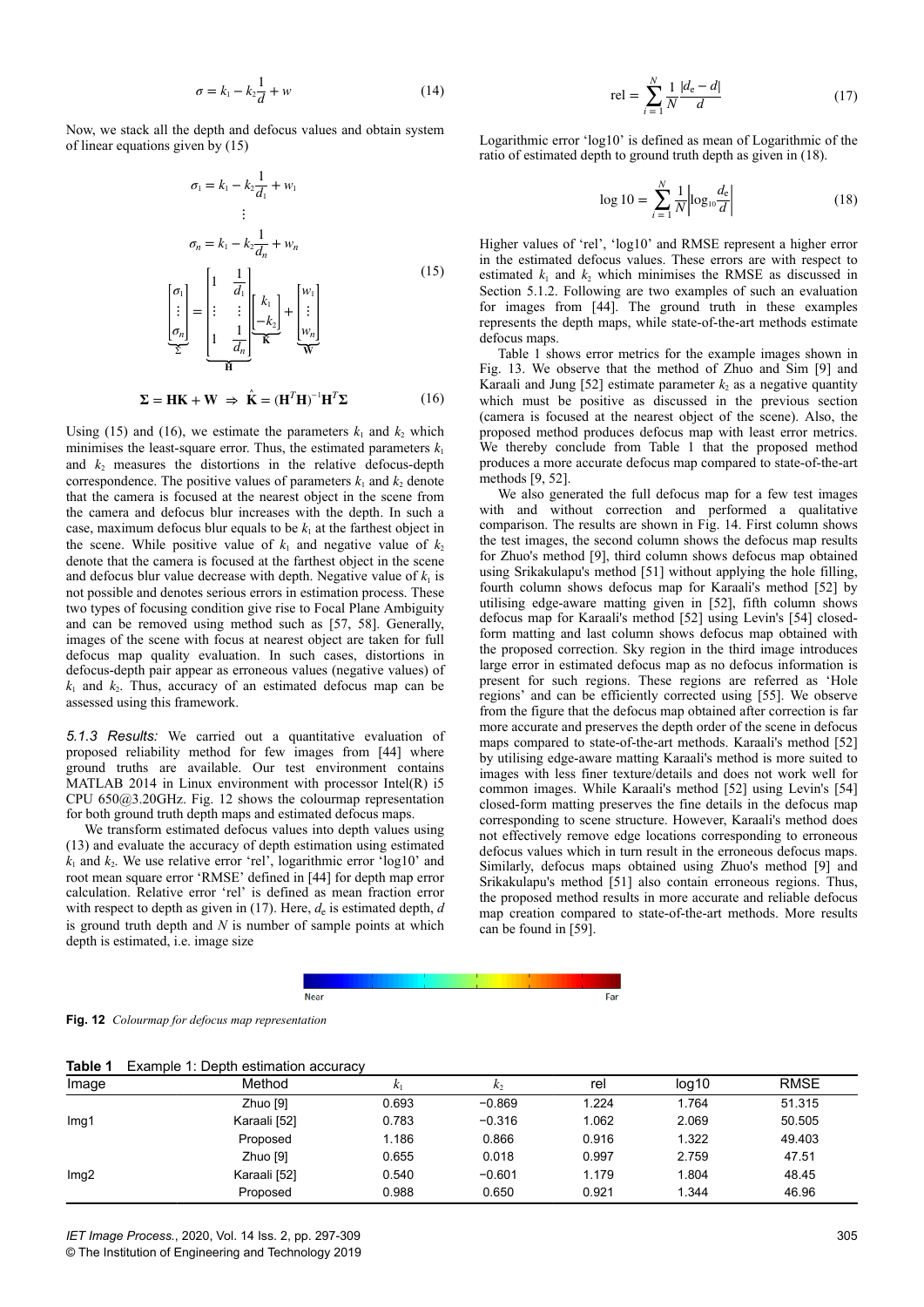

**Fig. 13** Sample quantitative comparison of defocus map estimation, defocus maps in second row correspond to Img 1 and its ground truth given in first and *second columns of first row, respectively, and defocus maps in third row correspond to Img 2 given in first row*

![](_page_9_Figure_2.jpeg)

**Fig. 14** *Defocus map comparison, Column (a) shows test images, Columns (b), (c), (d) and (e) show defocus maps obtained using Zhuo [9], Srikakulapu [51], Karaali1 [52], Karaali2 [52] and proposed methods respectively; Karaali2 utilises edge-aware matting given in [52] to obtain full defocus map from sparse defocus map, Karaali2 utilises Levin's [54] closed-form matting to obtain the full defocus map from the sparse defocus map (a)* Image, *(b)* Zhuo [9], *(c)* Srikakulapu [51], *(d)* Karaali<sup>1</sup> [52], *(e)* Karaali<sup>2</sup> [52], *(f)* Proposed

### *5.2 PSF characterisation using BPLC*

In this section, we develop and describe some more results that can be used for PSF characterisation. Firstly, the closed-form blur PSF can be expressed with two perpendicular degenerate blur kernel components as in Theorem 4. Thus, only these two perpendicular components are observable.

*Theorem 4:* Any closed-form blur kernel which is complete with respect to Gaussian measurement function can be equivalently expressed as another closed-form blur kernel with two perpendicular degenerate blur kernel components.

The PSF can be estimated by estimating the two perpendicular degenerate blur kernel components. The nature of energy distribution for a given degenerate PSF can be inferred from gradient profile at the edge perpendicular to the principal direction of the degenerate PSF.

$$
I = (AU(x) + B) * f(x; \sigma)
$$
  
\n
$$
\nabla I = \nabla((AU(x) + B) * f(x; \sigma))
$$
  
\n
$$
= (\nabla(AU(x) + B)) * f(x; \sigma)
$$
  
\n
$$
= (A\delta(x)) * f(x; \sigma)
$$
  
\n
$$
\nabla I = Af(x; \sigma)
$$
\n(19)

Equation (19) shows that the gradient profile at step edge yields the resultant blur kernel in perpendicular direction. We use this result in Proposition 3 to estimate the full closed-form PSF.

*Proposition 3:* Any closed-form blur PSF can be obtained using gradients  $I_x$  and  $I_y^1$  in two perpendicular principal directions of equivalent closed-form blur PSF as given by (20).

$$
F(x, y) = \frac{I_x * I_y^1}{\left| \left| I_x * I_y^1 \right| \right|} \tag{20}
$$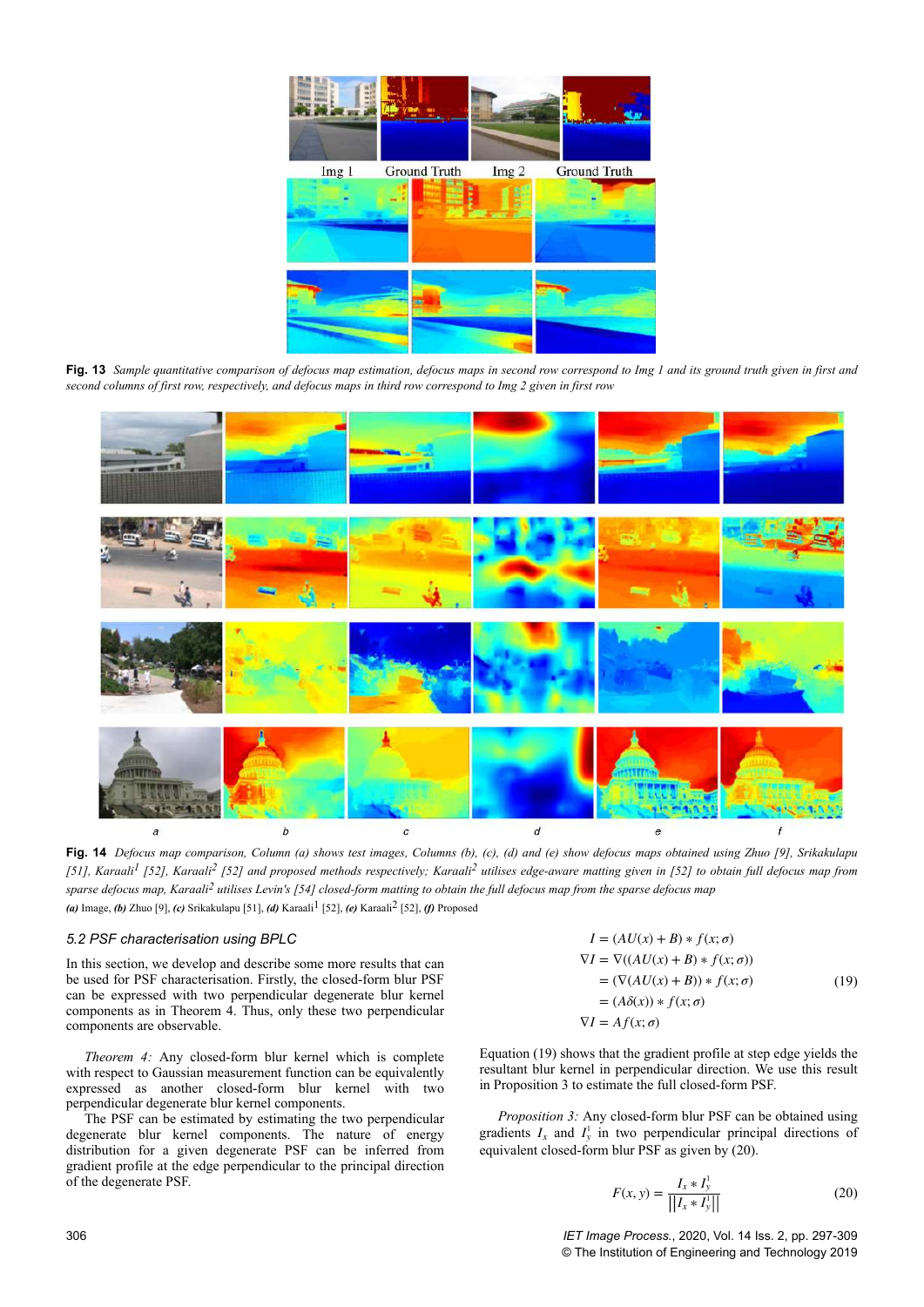*Proof:* As given in (19), gradient gives profile of underlying equivalent blur kernel at edge in perpendicular direction. If blur PSF  $F(x, y)$  has two principal components  $f_1(x; \sigma_1)$  and  $f_2(y; \sigma_2)$ with parameters  $\sigma_1$  and  $\sigma_2$  in *x* and *y* directions, respectively, the blur PSF can be recovered as follows using gradient edge profile at the step edge with parameters  $A_1$  and  $B_1$ .

$$
F(x, y) = f_1(x; \sigma_1) * f_2(y; \sigma_2)
$$
  
\n
$$
I = (A_1 U(x) + B_1) * F(x, y)
$$
  
\n
$$
I_x = A_1 \delta(x) * f_1(x; \sigma_1) * f_2(y; \sigma_2)
$$
  
\n
$$
I_x = A_1 f_1(x; \sigma_1)
$$

Similarly, from gradient profile at step edge with parameters *A*<sub>2</sub> and  $B_2$  in the perpendicular direction

$$
I1 = (A2U(y) + B2) * F(x, y)
$$
  
\n
$$
Iy1 = A2f2(y; \sigma2)
$$

Now, the convolution of  $I_x$  and  $I_y^1$  along with normalisation, blur PSF  $F(x, y)$  can be recovered

$$
F(x, y) = \frac{I_x * I_y^1}{\left\| I_x * I_y^1 \right\|}
$$

Thus, any closed-form blur PSF can be obtained using gradient in two perpendicular principal directions of the equivalent closedform blur kernel. □

Fig. 15 shows the gradient profiles of example blur kernels in the principal direction. Size of the PSF can be retrieved from the length of the gradient. The underlying PSF can be recovered by convolving the two blur gradient profiles in two principal directions. We refer to a PSF as *Observable,* if the PSF can be equivalently expressed as closed-form blur kernel with two perpendicular degenerate PSFs as in Theorem 4. Such a PSF can be recovered using Proposition 3. However, principal directions and completeness of the PSF may not be available at all in general as we are provided only the blurred image observation. Convexity of BPLC can be used to determine the observability of a PSF as shown in Theorem 5.

*Theorem 5:* BPLC of a complete observable blur kernel inscribes a convex region.

*Proof:* Theorem 4 shows that any complete closed-form blur PSF can be equivalently expressed as a closed-form PSF with two perpendicular components. So, the resultant blur  $\sigma_f$  in direction  $\theta$ can be expressed in terms of and blurs of degenerate components with blur parameters  $\sigma_1$  and  $\sigma_2$ .

$$
\sigma_f^2 = \sigma_1^2 \cos^2 \theta + \sigma_2^2 \sin^2 \theta
$$

Thus, BPLC  $\Gamma$  can be written as a parametric form given by (21).

$$
\Gamma(\theta) = (\sigma_1 \cos \theta, \sigma_2 \sin \theta) \tag{21}
$$

'Signed Curvature' *κ* for parametric  $(r(t), s(t))$  is given by (22).

$$
\kappa = \frac{r's'' - s'r''}{(r'^2 + s'^2)^{3/2}}
$$
 (22)

Thus, the curvature of the BPLC  $\Gamma$  is

$$
\kappa = \frac{\sigma_1 \sigma_2}{\left(\sigma_1^2 \sin^2 \theta + \sigma_2^2 \cos^2 \theta\right)^{3/2}}
$$

So, 'Signed Curvature' *κ* is positive throughout hence the curvature is in the same direction. Thus, BPLC Γ inscribes a convex region.  $\Box$ 

*IET Image Process.*, 2020, Vol. 14 Iss. 2, pp. 297-309 © The Institution of Engineering and Technology 2019

![](_page_10_Figure_19.jpeg)

**Fig. 15** *Gradient profile along principal directions of blur kernel (a)* Disk blur kernel, *(b)* Gaussian blur kernel, *(c)* Square blur kernel, *(d)* Motion blur kernel

|--|

| Method      | Proposed | Sun <i>et al.</i> [29] | Dark channel [61] |
|-------------|----------|------------------------|-------------------|
| <b>SSIM</b> | 0.8802   | 0.9211                 | 0.8947            |
| <b>PSNR</b> | 28.63    | 30.27                  | 27.92             |
| time, s     | 39.97    | 860.87                 | 267               |

In general, determining the convexity is an NP-hard problem. However, the convexity of any curve can be easily determined from number of extrema as given in Proposition 4.

*Proposition 4:* BPLC of any blur kernel is observable if number of minima is either two or uncountable.

From Theorem 5, either BPLC of an observable PSF is constant, i.e. uncountable minima as all values are same or has two minima. Using this property, we determine from the BPLC if the PSF is observable. However, it is only a necessary condition and is not sufficient for the observability.

Fig. 5 shows examples of observable and non-observable blur PSFs. We observe that the nature of BPLC is convex in either side of axis joining the minima points on BPLC for observable PSFs in first two rows. Thus, all these PSFs are observable with respect to underlying selected measurement function, i.e. Gaussian kernel. While PSFs in the last two rows result in non-convex BPLC, hence, these kind of PSFs are not complete with respect to measurement basis function, i.e. Gaussian kernel and thus cannot be analysed. Different suitable measurement function which fulfils the completeness requirement can be used instead. Using these tools, we can characterise an underlying PSF from the given blurred image.

We performed the PSF characterisation using for PSFs in [2]. Although these PSFs are not complete with respect to measurement function, yet PSF generated using proposed theoretical framework results in PSF estimates with one-to-one correspondence. These results are given in [60]. We also used these PSF estimates as initial estimates in [29] for blind deconvolution purpose on [2] database as given in Table 2.

We observe from the table that the proposed method produces deconvolved output of comparable quality to that of state-of-the-art methods with much less time complexity. Thus, we conclude that the BPLC can be used for PSF characterisation and analysis even when no prior information is available.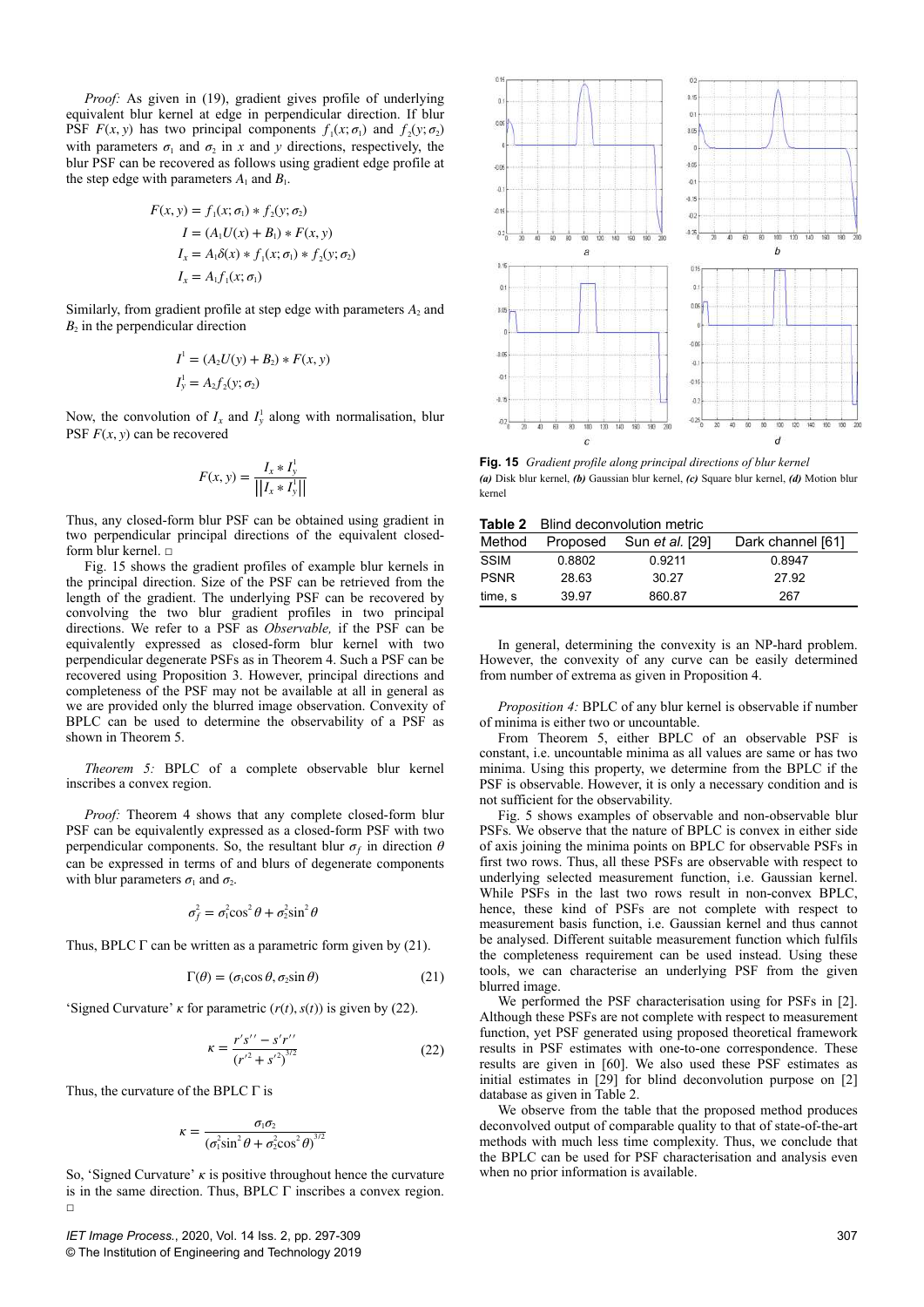## **6 Conclusion**

In this paper, we present a novel concept of blur point locus curve to represent, analyse and characterise the underlying PSF. We also present a classification of the PSFs that allows us to compute the blur amount in any orientation efficiently. We also introduce notion of completeness and measurement function which allows to perform PSF related analysis in alternate domain (Measurement function domain). These tools can be used in various applications such as characterisation of an optical system, PSF decomposition and generation, blind deconvolution, image tampering detection etc.

#### **7 References**

- [1] Joshi, N., Szeliski, R., Kriegman, D.J.: 'PSF estimation using sharp edge prediction'. 2008 IEEE Conf. on Computer Vision and Pattern Recognition (CVPR 2008), Anchorage, USA, 2008, pp. 1–8
- [2] Levin, A., Weiss, Y., Durand, F.*, et al.*: 'Understanding blind deconvolution algorithms', *IEEE Trans. Pattern Anal. Mach. Intell.*, 2011, **33**, (12), pp. 2354–2367
- [3] Zhu, X., Cohen, S., Schiller, S.*, et al.*: 'Estimating spatially varying defocus blur from a single image', *IEEE Trans. Image Process.*, 2013, **22**, (12), pp. 4879–4891
- [4] Gong, D., Tan, M., Zhang, Y.*, et al.*: 'Blind image deconvolution by automatic gradient activation'. Proc. of the IEEE Conf. on Computer Vision and Pattern Recognition, Las Vegas, USA, 2016, pp. 1827–1836
- [5] Kumar, H., Gupta, S., Venkatesh, K.: 'A novel method for image compression using spectrum'. 2017 Ninth Int. Conf. on Advances in Pattern Recognition (ICAPR), Bangalore, India, 2017, pp. 1–6
- [6] Richardson, W.H.: 'Bayesian-based iterative method of image restoration', *JOSA*, 1972, **62**, (1), pp. 55–59
- [7] Bae, S., Durand, F.: 'Defocus magnification', in Cohen-Or, D., Slavík, P.: (Eds.) '*Computer graphics forum*', vol. 26 (Wiley Online Library, 2007) pp. 571–579
- [8] Tang, C., Hou, C., Song, Z.: 'Defocus map estimation from a single image via spectrum contrast', *Opt. Lett.*, 2013, **38**, (10), pp. 1706–1708
- [9] Zhuo, S., Sim, T.: 'Defocus map estimation from a single image', *Pattern Recognit.*, 2011, **44**, (9), pp. 1852–1858
- [10] Trentacoste, M., Mantiuk, R., Heidrich, W.: 'Blur-aware image downsampling', in Chen, M., Deussen, O.: (Eds.) '*Computer graphics forum*', vol. 30 (Wiley Online Library, 2011), pp. 573–582
- [11] Hong, L.: 'Device and method for estimating defocus blur size in an image'. 2011. Google Patents. US Patent 8,068,688
- [12] Qin, F., Cao, L., Zhu, L.*, et al.*: 'Blind single-image super resolution reconstruction with defocus blur', *Sens. Transducers*, 2014, **169**, (4), pp. 77– 83
- [13] Pang, Y., Zhu, H., Li, X.*, et al.*: 'Classifying discriminative features for blur detection', *IEEE Trans. Cybern.*, 2015, **46**, (10), pp. 2220–2227
- [14] Pang, Y., Zhu, H., Li, X.*, et al.*: 'Motion blur detection with an indicator function for surveillance machines', *EEE Trans. Ind. Electron.*, 2016, **63**, (9), pp. 5592–5601
- [15] Yang, D., Qin, S.: 'Restoration of partial blurred image based on blur detection and classification', *J. Electr. Comput. Eng.*, 2016, **2016**, p. 1
- [16] Lu, B., Chen, J.C., Chellappa, R.: 'Unsupervised domain-specific deblurring via disentangled representations'. Proc. of the IEEE Conf. on Computer
- Vision and Pattern Recognition, Long Beach, USA, 2019, pp. 10225–10234<br>
Xu, X., Pan, J., Zhang, Y.J., et al.: 'Motion blur kernel estimation via deep<br>
learning', IEEE Trans. Image Process., 2017, 27, (1), pp. 194–205
- [18] Nimisha, T.M., Kumar-Singh, A., Rajagopalan, A.N.: 'Blur-invariant deep learning for blind-deblurring'. Proc. of the IEEE Int. Conf. on Computer Vision, Venice, Italy, 2017, pp. 4752–4760
- [19] Nah, S., Hyun-Kim, T., Mu-Lee, K.: 'Deep multi-scale convolutional neural network for dynamic scene deblurring'. Proc. of the IEEE Conf. on Computer Vision and Pattern Recognition, Honolulu, Hawaii, 2017, pp. 3883–3891
- [20] Madam-Nimisha, T., Sunil, K., Rajagopalan, A.: 'Unsupervised class-specific deblurring'. Proc. of the European Conf. on Computer Vision (ECCV), Munich, Germany, 2018, pp. 353–369
- [21] Wang, B., Liu, G., Wu, J.: 'Blind deblurring of saturated images based on optimization and deep learning for dynamic visual inspection on the assembly line', *Symmetry*, 2019, **11**, (5), p. 678
- [22] Kotera, J., Šroubek, F.: 'Blind deconvolution of images with model discrepancies using maximum a posteriori estimation with heavy-tailed priors'. Proc. SPIE/IS&T Electronic Imaging, San Francisco, USA, 2015 (Digital Photography XI, vol. 9404)
- [23] Lai, W.S., Ding, J.J., Lin, Y.Y.*, et al.*: 'Blur kernel estimation using normalized color-line prior'. Proc. of the IEEE Conf. on Computer Vision and Pattern Recognition, Boston, USA, 2015, pp. 64–72
- [24] Bai, Y., Cheung, G., Liu, X.*, et al.*: 'Graph-based blind image deblurring from a single photograph', *IEEE Trans. Image Process.*, 2018, **28**, (3), pp. 1404– 1418
- [25] Liu, Y., Dong, W., Gong, D.*, et al.*: 'Deblurring natural image using super-Gaussian fields'. Proc. of the European Conf. on Computer Vision (ECCV), Munich, Germany, 2018, pp. 452–468
- [26] Chen, L., Fang, F., Wang, T.*, et al.*: 'Blind image deblurring with local maximum gradient prior'. Proc. of the IEEE Conf. on Computer Vision and Pattern Recognition, Long Beach,USA, 2019, pp. 1742–1750
- [27] Aljadaany, R., Pal, D.K., Savvides, M.: 'Douglas-Rachford networks: learning both the image prior and data fidelity terms for blind image deconvolution'. Proc. of the IEEE Conf. on Computer Vision and Pattern Recognition, Long Beach, CA, USA, 2019, pp. 10235–10244
- [28] Bai, Y., Jia, H., Jiang, M.*, et al.*: 'Single image blind deblurring using multiscale latent structure prior', *IEEE Trans. Circuits Syst. Video Technol.*, 2019, doi:10.1109/TCSVT.2019.2919159
- [29] Sun, L., Cho, S., Wang, J.*, et al.*: 'Edge-based blur kernel estimation using patch priors'. IEEE Int. Conf. on Computational Photography (ICCP), Cambridge, USA, 2013, pp. 1–8
- [30] Vasu, S., Rajagopalan, A.: 'From local to global: edge profiles to camera motion in blurred images'. Proc. of the IEEE Conf. on Computer Vision and Pattern Recognition, Honolulu, HI, USA, 2017, pp. 4447–4456
- [31] Yang, L., Ji, H.: 'A variational EM framework with adaptive edge selection for blind motion deblurring'. Proc. of the IEEE Conf. on Computer Vision and Pattern Recognition, Long Beach, USA, 2019, pp. 10167–10176
- [32] Chakrabarti, A., Zickler, T., Freeman, W.T.: 'Analyzing spatially-varying blur'. 2010 IEEE Conf. on Computer Vision and Pattern Recognition (CVPR), San Francisco, SA, 2010, pp. 2512–2519
- [33] Lin, J., Lin, X., Ji, X.*, et al.*: 'Separable coded aperture for depth from a single image', *IEEE Signal Process. Lett.*, 2014, **21**, (12), pp. 1471–1475
- [34] Hong, H., Park, I.K.: 'Single-image motion deblurring using adaptive anisotropic regularization', *Opt. Eng.*, 2010, **49**, (9), p. 097008
- [35] Deshpande, A.M., Patnaik, S.: 'Single image motion deblurring: an accurate psf estimation and ringing reduction', *Optik-Int. J. Light Electron Opt.*, 2014, **125**, (14), pp. 3612–3618
- [36] Shi, M., Liu, S.: 'PSF estimation via gradient cepstrum analysis for image deblurring in hybrid sensor network', *Int. J. Distrib. Sens. Netw.*, 2015, **11**, (10), p. 758034
- [37] Mosleh, A., Green, P., Onzon, E.*, et al.*: 'Camera intrinsic blur kernel estimation: a reliable framework'. Proc. of the IEEE Conf. on Computer Vision and pattern Recognition, Boston, USA, 2015, pp. 4961–4968
- [38] Dong, F., Ma, Q.: 'Single image blind deblurring based on the fractional-order differential', *Comput. Math. Appl.*, 2019, **78**, (6), pp. 1960–1977
- [39] Pan, L., Hartley, R., Liu, M.*, et al.*: 'Phase-only image based kernel estimation for single image blind deblurring'. Proc. of the IEEE Conf. on Computer Vision and Pattern Recognition, Long Beach, USA, 2019, pp. 6034–6043
- [40] Chen, L.C., Papandreou, G., Kokkinos, I.*, et al.*: 'Deeplab: semantic image segmentation with deep convolutional nets, atrous convolution, and fully connected CRFS', *IEEE Trans. Pattern Anal. Mach. Intell.*, 2018, **40**, (4), pp. 834–848
- [41] Comaniciu, D., Meer, P.: 'Mean shift analysis and applications'. 1999 The Proc. of the Seventh IEEE Int. Conf. on Computer Vision, Kerkyra, Greece, 1999, vol. 2, pp. 1197–1203
- [42] Tao, W., Jin, H., Zhang, Y.: 'Color image segmentation based on mean shift and normalized cuts', *IEEE Trans. Syst. Man Cybern. B (Cybern.)*, 2007, **37**, (5), pp. 1382–1389
- [43] Elder, J.H., Zucker, S.W.: 'Local scale control for edge detection and blur estimation', *IEEE Trans. Pattern Anal. Mach. Intell.*, 1998, **20**, (7), pp. 699– 716
- [44] Saxena, A., Chung, S.H., Ng, A.Y.: 'Learning depth from single monocular images'. Advances in Neural Information Processing Systems, Vancouver, Canada, 2005, pp. 1161–1168
- [45] Eigen, D., Puhrsch, C., Fergus, R.: 'Depth map prediction from a single image using a multi-scale deep network'. Advances in Neural Information Processing Systems, Montreal, Canada, 2014, pp. 2366–2374
- [46] Liu, F., Shen, C., Lin, G.: 'Deep convolutional neural fields for depth estimation from a single image'. Proc. of the IEEE Conf. on Computer Vision and Pattern Recognition, Boston, USA, 2015, pp. 5162–5170
- [47] Liu, F., Shen, C., Lin, G.*, et al.*: 'Learning depth from single monocular images using deep convolutional neural fields', *IEEE Trans. Pattern Anal. Mach. Intell.*, 2016, **38**, (10), pp. 2024–2039
- [48] Yan, R., Shao, L.: 'Blind image blur estimation via deep learning', *IEEE Trans. Image Process.*, 2016, **25**, (4), pp. 1910–1921
- [49] Namboodiri, V.P., Chaudhuri, S.: 'On defocus, diffusion and depth estimation', *Pattern Recognit. Lett.*, 2007, **28**, (3), pp. 311–319
- [50] Namboodiri, V.P., Chaudhuri, S., Hadap, S.: 'Regularized depth from defocus'. 2008 15th IEEE Int. Conf. on Image Processing (ICIP 2008), San Diego, USA, 2008, pp. 1520–1523
- [51] Srikakulapu, V., Kumar, H., Gupta, S.*, et al.*: 'Depth estimation from single image using defocus and texture cues'. 2015 Fifth National Conf. on Computer Vision, Pattern Recognition, Image Processing and Graphics (NCVPRIPG), Patna, India, 2015, pp. 1–4
- [52] Karaali, A., Jung, C.R.: 'Edge-based defocus blur estimation with adaptive scale selection', *IEEE Trans. Image Process.*, 2018, **27**, (3), pp. 1126–1137
- [53] Canny, J.: 'A computational approach to edge detection', *IEEE Trans. Pattern Anal. Mach. Intell.*, 1986, **6**, pp. 679–698
- [54] Levin, A., Lischinski, D., Weiss, Y.: 'A closed-form solution to natural image matting', *IEEE Trans. Pattern Anal. Mach. Intell.*, 2008, **30**, (2), pp. 228–242
- [55] Kumar, H., Gupta, S., Venkatesh, K.: 'Hole correction in estimated depth map from single image using color uniformity principle'. 2017 22nd Int. Conf. on Digital Signal Processing (DSP), London, UK, 2017, pp. 1–5 [56] Kumar, H., Yadav, A.S., Gupta, S.*, et al.*: 'Depth map estimation using
- defocus and motion cues', *IEEE Trans. Circuits Syst. Video Technol.*, 2019, **29**, (5), pp. 1365–1379
- [57] Kumar, H., Gupta, S., Venkatesh, K.: 'Resolving focal plane ambiguity in depth map creation from defocus blur using chromatic aberration'. 2015 10th Int. Conf. on Information, Communications and Signal Processing (ICICS), Singapore, 2015, pp. 1–5